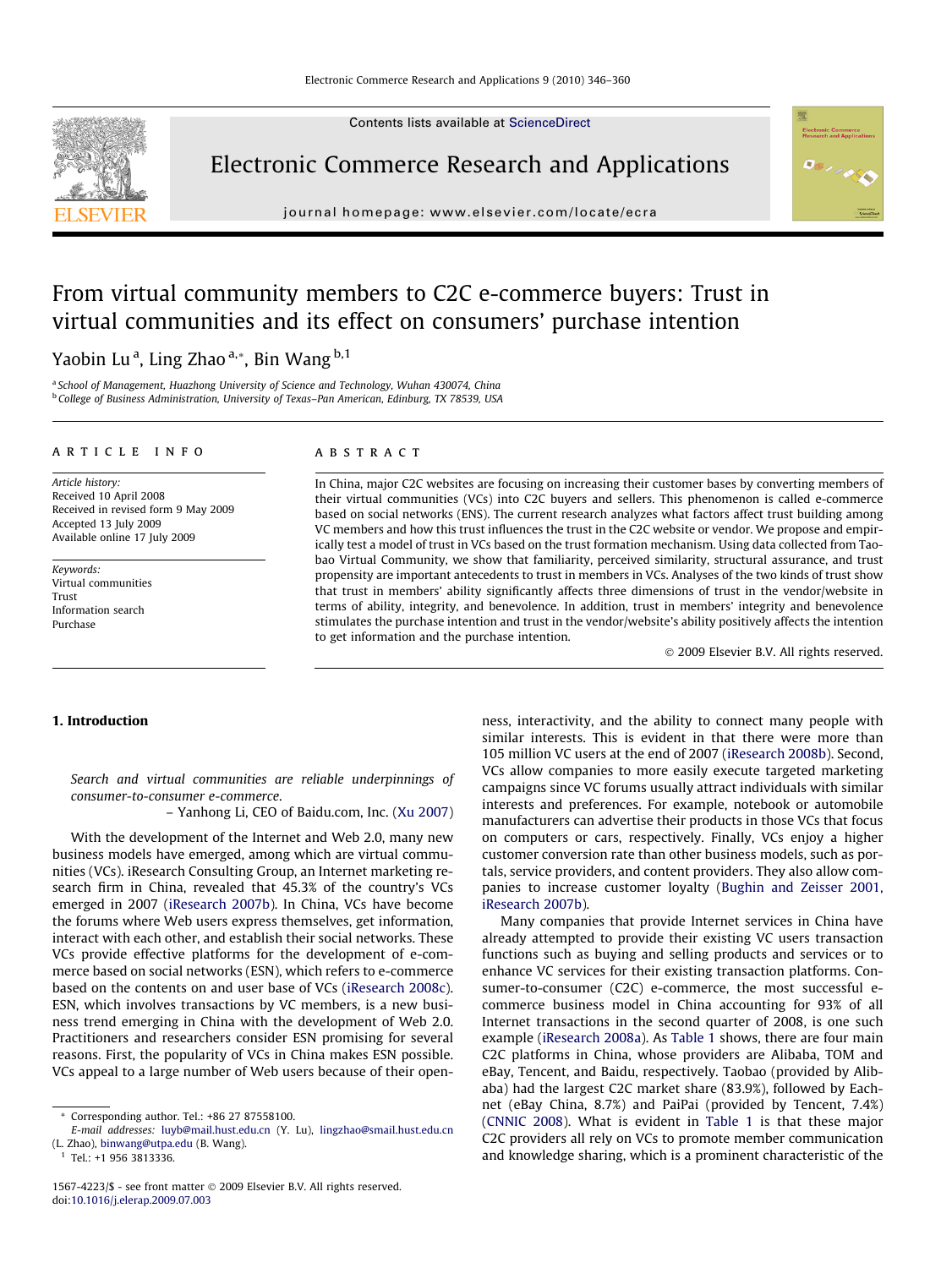<span id="page-1-0"></span>

| Table 1 |                                                  |  |  |  |
|---------|--------------------------------------------------|--|--|--|
|         | C2C platforms and VC services provided in China. |  |  |  |

| Provider                  |                                                        | Virtual community service                                                                                                                                                                                                                                                                                                                                                                                                                                                  |         | C <sub>2</sub> C platform                                                 |
|---------------------------|--------------------------------------------------------|----------------------------------------------------------------------------------------------------------------------------------------------------------------------------------------------------------------------------------------------------------------------------------------------------------------------------------------------------------------------------------------------------------------------------------------------------------------------------|---------|---------------------------------------------------------------------------|
|                           | Name                                                   | Description                                                                                                                                                                                                                                                                                                                                                                                                                                                                | Name    | Description                                                               |
| Alibaba                   | Taobao VC<br>Taobao<br>Wangwang<br>Taobao Ask          | A forum established in 2003 for buyers and sellers of Taobao<br>An instant messaging (IM) tool provided by Taobao to encourage the<br>communication among members.<br>A new function established in 2008 for Taobao members to share knowledge                                                                                                                                                                                                                             | Taobao  | Time founded: May 2003 C2C market share:<br>83.9% http://www.taobao.com   |
| <b>TOM</b><br>and<br>eBay | Eachnet VC                                             | A forum established in 2007 for buyers and sellers of Eachnet                                                                                                                                                                                                                                                                                                                                                                                                              | Eachnet | Time founded: 2007 C2C market share: 8.7%<br>http://www.eachnet.com       |
| Tencent                   | Tencent<br>QQ<br>O-Zone<br>QQ Game<br>SOSO Ask         | An IM software launched in 1999 with 800 million registered users and 318 million<br>active users now.<br>An online space started in 2005 with more than 200 million users for presentation,<br>information exchange, and interaction with each other<br>A platform for online games with 200 million registered players and 4 million<br>playing QQ games simultaneously<br>A website started in 2006 for knowledge sharing with 65 million questions<br>answered already | Paipai  | Time founded: March 2006 C2C market<br>share: 7.4% http://www.paipai.com  |
| Baidu                     | Tieba<br>Baidu<br>Baike<br>Baidu<br>Zhidao<br>Baidu Hi | A forum started in 2003 with more than 300 thousand sub-forums and two billion<br>posts. Users can create sub-forums for new topics<br>The largest online encyclopedia in China started in 2006 with more than 1.38<br>million topics now<br>A website started in 2005 for knowledge sharing with 44 million questions<br>answered so far<br>An IM software rolled out in 2008 for communication with others                                                               | Youa    | Time founded: October 2008 C2C market<br>share: N/A http://youa.baidu.com |

Note: Market share data are from [CNNIC \(2008\)](#page-13-0).

Chinese e-commerce marketplace. In addition, these VCs help increase website stickiness and encourage VC members to participate in C2C transactions [\(iResearch 2007b\)](#page-14-0). This is also evident in a case study [Chen et al. \(2007\)](#page-13-0) conducted on Taobao and Eachnet, where they found that participation in online communities enhances customer loyalty to C2C websites. Though previous research has examined VCs in detail, no such research has empirically tested the link between VCs and C2C e-commerce. Due to the special e-commerce landscape in China and the emergence of ESN, it is important that we examine factors that affect this conversion process.

For C2C platform providers, using VCs to facilitate members' communication and converting VC members to C2C buyers and sellers are critical to their success. To achieve this goal, trust is a major issue that baffles C2C development in China as more than half of the offline-only consumers do not purchase online because of their distrust of the digital channel [\(Analysys 2008](#page-13-0)). For example, a large number of counterfeit products are sold on these websites [\(Fitzpatrick 2006, Wang 2009\)](#page-13-0). Though some C2C websites such as Taobao and Youa have taken actions to prevent the sale of counterfeit products [\(B2B Trade International 2009, China Tech](#page-13-0) [News 2006\)](#page-13-0), the phenomenon still exists. Some C2C sellers post fake product pictures taken from magazines or other websites and send buyers inferior knockoff products. An informal survey by Sina.com revealed that more than 70% of the respondents had bought fake products online and worried about making purchases on C2C websites in the future [\(Sina 2009](#page-14-0)). Hence, we believe trust is especially important for the success of C2C websites in China. VCs are considered an effective way to overcome this obstacle for two reasons. First, VCs allow members to obtain information or support from each other. Many people go to VCs to search product-related information. They are influenced by the opinions of VC leaders and other members. A recent report shows that wordof-mouth marketing has great potential in VCs [\(iResearch 2007b\)](#page-14-0). Second, VCs can be an effective medium to facilitate trust building in the digital marketplace. [Ba \(2001\)](#page-13-0) used game theory to show that a community agent will be more effective than an individual agent in assuring the continuity of trust building processes because a community with an infinite life would overcome the limitation that an individual agent might cheat during the last transaction. She also proved that building trust at the community-level has lower costs than at the individual-level [\(Ba 2001](#page-13-0)). [Hagel and Arm](#page-14-0)[strong \(1997\)](#page-14-0) predicted that community-based transaction will be the future of community-based marketplace.

In this research, we examine trust building in VCs provided by C2C websites and how it affects consumers' intentions to get information and purchase from these websites. The main contributions of our research are relating VCs to C2C e-commerce and examining the conversion from VC members to C2C buyers. Here we focus on C2C buyers only as the factors that affect transaction behaviors may be different for buyers and sellers. Our research is motivated by the strong tie between VCs and C2C websites in China and the increasing popularity of ESN. We investigate the roles of familiarity and perceived similarity in building online interpersonal trust. These two factors were not examined in previous research on trust and VCs. We also decompose trust in the vendor or website into three constructs – ability, integrity, and benevolence – and study the relationships between these dimensions and trust in members. Neither of the two previous researches on trust in VCs examined these relationships.

Our paper is organized as follows. In Section 2, we first discuss the various definitions of VC and identify different types of VCs in China, then we review the extant literature on trust. Next, we propose the research model and explain in detail our hypotheses in Section [3](#page-3-0). In Section [4,](#page-6-0) we discuss the research methodology including the processes of instrument development, data collection, and analysis, followed by the results, their implications, limitations, and suggestions for future work in Section [5](#page-8-0). Finally, we conclude with Section [6](#page-11-0).

# 2. Literature review

In this section, we discuss different types of VCs and review the related literature on trust in e-commerce.

# 2.1. Definitions and types of virtual communities

Researchers have defined VC or online community differently. [Rheingold \(1993\)](#page-14-0) focused on the technological aspect of VC and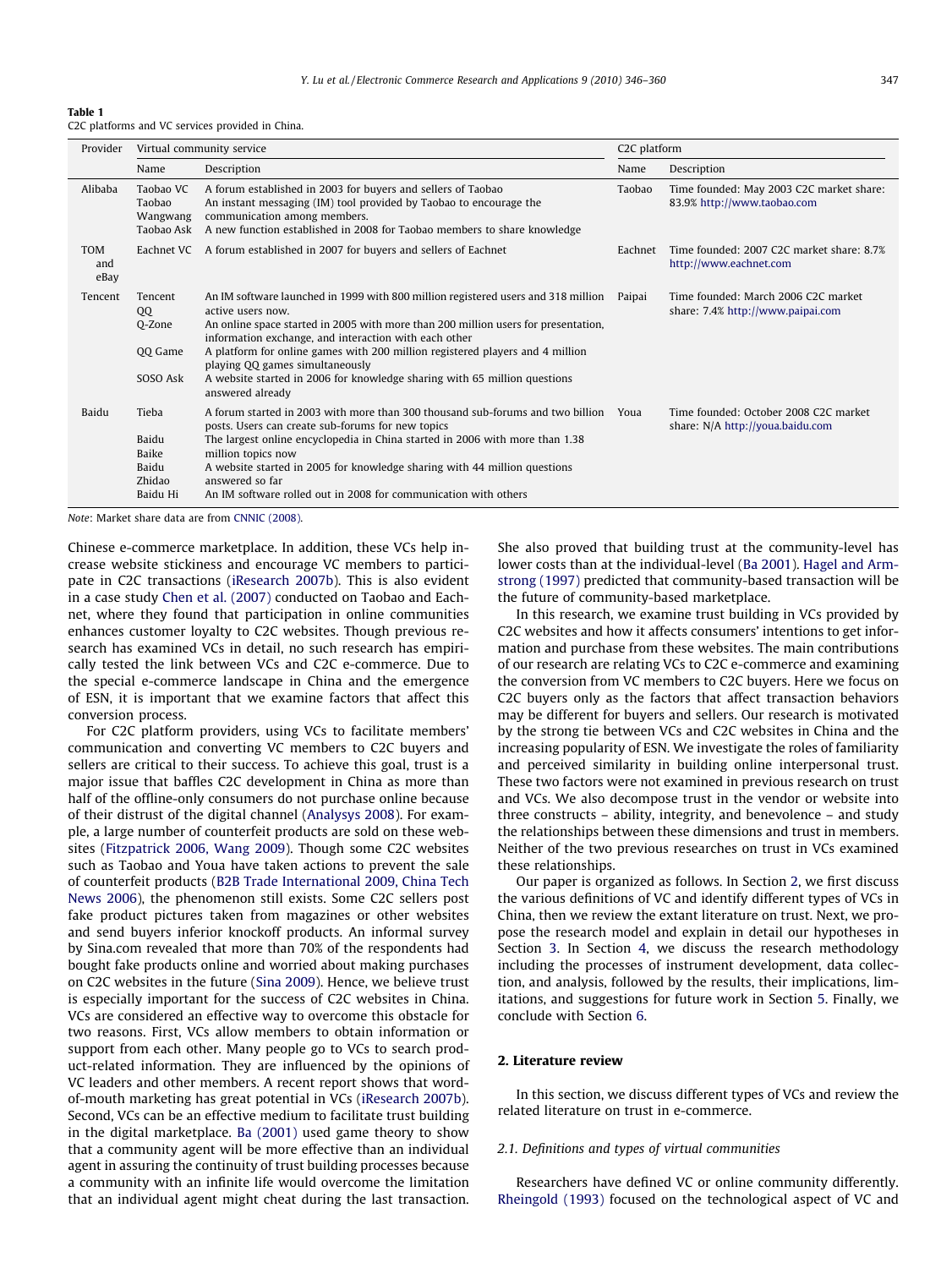defined it as ''social aggregations that emerge from the Net when enough people carry on those public discussions long enough, with sufficient human feeling, to form webs of personal relationships in cyberspace". He argued ''whenever computer-mediated communications technology becomes available to people anywhere, they inevitably build communities with it". Fernback and Thompson (1995) recognized the importance of ''social relationships" and defined a VC as ''social relationships forged in cyberspace through repeated contact within a specified boundary of place (e.g., a conference or chat line) that is symbolically delineated by topic of interest". Hagel and Armstrong (1997) distinguished between member-generated contents in VCs and provided information service. [Williams and Coth](#page-14-0)[rel \(2000\)](#page-14-0) pointed out ''common interests" as an important aspect of VCs.

Four common characteristics of a VC can be summarized based on previous research: (1) it exists in the cyberspace; (2) it uses information technologies; (3) it is used for communication and interaction around common interests, and most of its contents are user generated; and (4) it allows the formation of social relationships. In this study, we adopt the definition [Lee et al. \(2003\)](#page-14-0) gave, where ''a virtual community is a cyberspace supported by computer-based information technology, centered upon communication and interaction of participants to generate member-driven contents, resulting in a relationship being built up".

Researchers have also developed different classification schemes of VCs. In this study, we use the widely adopted four categories that [Armstrong and Hagel \(1996\)](#page-13-0) identified including: (1) interest communities in which people who share an interest or expertise on a specific topic gather together to communicate with each other; (2) relationship communities in which people with similar experiences come together and form meaningful personal relationships; (3) fantasy communities which usually refer to online games and in which people come together to get fantastic experiences; and (4) transaction communities that focus on transaction needs and where people can get trading information. Moreover, transaction communities can be further classified into business-tobusiness (B2B) and consumer-focused VCs. The former includes various types as vertical industry, geographic, functional, and business type publics, whereas the later consists of geographic, demographic, or topical publics ([Jones and Rafaeli 2000\)](#page-14-0). Based on this classification scheme, we show in Table 2 the most popular VCs in China.

#### 2.2. Trust in vendor/website and trust in virtual communities

In e-commerce, trust has been long recognized as a critical success factor, and much research has been conducted on trust ([Gefen](#page-14-0) [and Straub 2004, Kim et al. 2003, Lee and Turban 2001](#page-14-0)). Trust is ''the willingness of a party to be vulnerable to the actions of another party based on the expectation that the other will perform a particular action important to the trustor, irrespective of the ability to monitor or control that other party" [\(Mayer et al. 1995\)](#page-14-0). Researchers have also agreed that trust is multidimensional, and the most cited three dimensions of trust are ability, integrity, and benevolence ([Gefen](#page-14-0) [and Straub 2004](#page-14-0)). Ability is the skills or competencies that allow a trustee to be perceived competent in a specific area. Integrity is the expectation that the trustee will act in accordance with social norms or principles that the trustor accepts. Benevolence is that the trustee will care about and do good to the trustor.

There are two kinds of trust in our study: trust in the vendor/ website and trust in members. Trust in the vendor/website refers to the beliefs that the C2C website or the VC sponsor is capable of providing quality services and would do good to its consumers or users. It is the assessment toward the performance of an institution or organization rather than an individual. Institutional trust affects consumers' purchase behaviors [\(Gefen et al. 2003b, Pavlou](#page-14-0) [and Gefen 2004](#page-14-0)). It contains three dimensions: trust in the ability, integrity, and benevolence [\(Gefen 2002\)](#page-14-0).

Trust in members can be a major factor that affects the prosperity and success of VCs as, in a virtual environment where participants are usually anonymous and do not engage in direct face-to-face communication, trust can be a significant issue. In VCs, trust also plays an important role in affecting members' behavior as people would act more proactively when they trust the environment and other people ([Kankanhalli et al. 2005, Rothaermel and Sugiyama](#page-14-0) [2001\)](#page-14-0).

Different from trust in online stores or systems ([Gefen 2000\)](#page-14-0), trust in the online vendor ([Gefen et al. 2003b\)](#page-14-0), or trust in online shopping or e-commerce [\(Lee and Turban 2001\)](#page-14-0) that previous research examined, trust in VCs can also be understood as interpersonal trust ([Ridings et al. 2002](#page-14-0)). It exists between an individual and other unfamiliar members in the community, and it is a general trust toward others and the community, not necessarily toward a specific person. People share information and experiences online with others they have never met. This implies that a certain level

#### Table 2

Popular virtual communities in China.

|                                           | Transaction communities: VCs that focus on transaction needs and people can get trading information                                                                                                                                                             |
|-------------------------------------------|-----------------------------------------------------------------------------------------------------------------------------------------------------------------------------------------------------------------------------------------------------------------|
| Alibaba                                   | http://club.china.alibaba.com A B2B website that provides discussion forums for small enterprises to communicate and exchange business<br>information                                                                                                           |
| Taobao                                    | http://forum.taobao.com A C2C website that provides discussion forums for individual buyers and sellers to communication                                                                                                                                        |
| Paipai                                    | http://bbs.paipai.com A C2C website founded recently. Its fast development is based on the large user base of Tencent QQ, an IM software                                                                                                                        |
| Taskcn                                    | http://witkey.taskcn.com/ A Witkey website founded in 2005. It is a knowledge exchange platform where companies and individuals can solicit<br>solutions or answers to their posted questions and give rewards to providers of the winning solutions or answers |
|                                           | Interest communities: VCs in which people who share an interest or expertise on a specific topic gather together to communicate with each other                                                                                                                 |
| Sohu Blog                                 | http://blog.sohu.com/ One of the blog websites in China where bloggers can chronicle their lives and share them with others                                                                                                                                     |
| Donews                                    | http://home.donews.com/ An online forum on IT and Internet development                                                                                                                                                                                          |
|                                           | Relationship communities: VCs in which people with similar experiences come together and form meaningful personal relationships                                                                                                                                 |
| <b>Hepatitis B Carriers</b><br><b>BBS</b> | http://bbs.hbvhbv.com/ A BBS forum aimed at providing a communication platform for Hepatitis B carriers and eliminating discrimination<br>against this group                                                                                                    |
| Fetion PICA                               | Two wireless IM tools. Fetion is provided by the largest wireless network operator in China–China Mobile                                                                                                                                                        |
|                                           | Fantasy communities (entertainment communities): VCs which usually refer to online games and in which people come together to get fantastic experiences.                                                                                                        |
| Youku                                     | http://www.youku.com One of the largest video sharing websites in China. Members can upload video files and watch the ones uploaded by                                                                                                                          |
| <b>UC</b>                                 | others. Similar to YouTube<br>An IM software with video chat rooms. Users can show themselves and engage in discussions using videos and audios                                                                                                                 |
| The world of legend                       | An online game that mimics the real world where players can play specific roles. Similar to Second Life                                                                                                                                                         |
|                                           |                                                                                                                                                                                                                                                                 |
| Mixed communities                         |                                                                                                                                                                                                                                                                 |
| Tianya Club<br>Mop                        | http://www.tianya.cn A large online club that provides several functions including blogs, groups, and forums<br>http://www.mop.com A large platform that provides services such as making friends, blogging, and online games                                   |
|                                           |                                                                                                                                                                                                                                                                 |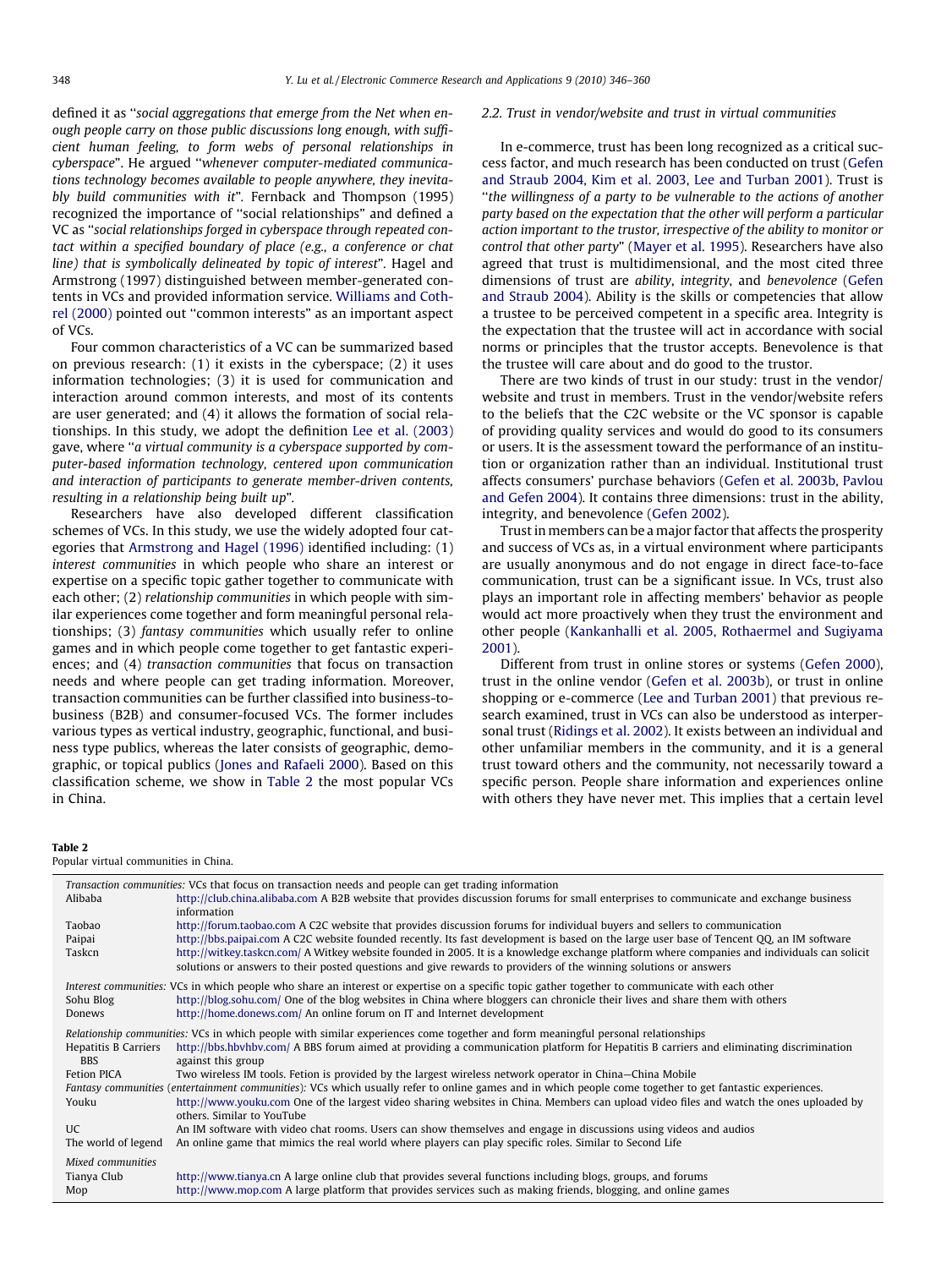<span id="page-3-0"></span>of trust may exist because the information owners' privacy may be at risk, and the information acquirers may be cheated by others that they do not know. [Rotter \(1967\)](#page-14-0) defined such trust as ''an expectancy held by an individual or a group that the word, promise, verbal or written statement of another individual or group can be relied upon," and developed a scale to measure interpersonal trust.

The literature on trust usually uses the model ''antecedents– trust–outcomes" to investigate trust ([Shankar et al. 2002\)](#page-14-0). There are several classifications for the antecedents to trust, one of which based on the trust formation mechanism. [Gefen et al. \(2003b\)](#page-14-0) classified the antecedents to trust into: (1) knowledge-based trust, which focuses on trust building through repeated interactions; (2) cognition-based trust or initial trust, which focuses on trust building though first impression rather than repeated interactions over a longer period of time; (3) institution-based trust, which focuses on relying upon an institution or third party to build trust; and (4) personality-based trust, which refers to individual personalities that influence trust building. [Zucker \(1986\)](#page-14-0) identified three mechanisms to establish trust: (1) process-based trust, which has similar meanings to knowledge-based trust; (2) characteristicbased trust, which implies that trust is established based on social similarities, such as families, ethnicities, or racial origins; and (3) institution-based trust.

Such classifications of trust antecedents are applicable in VCs, though some revisions may be necessary to reflect the special characteristics of VCs that affect trust building in this context. For example, individuals interacting with each other though computer-mediated communications may experience a trust building process that is similar to the one in the offline environment. They get familiar with each other through interactions, and this establishes trust between them, as people tend to trust others who they know. Similar interests of the members in a VC may also foster the development of trust. We combine the two classifications to categorize the antecedents to trust in VCs into knowledge-based, characteristic-based, institution-based, and personality-based trust, and give detailed explanations in Section 3.

Although many researchers considered three components of trust, [Ridings et al. \(2002\)](#page-14-0) believed that, in the context of VCs, two dimensions apply in trust in members: ability and a combined benevolence and integrity dimension. Their rationale was that integrity and benevolence both lead to the same behavior—maintaining conversations—in VCs. [Gefen \(1997\)](#page-14-0) also found that, in VCs, integrity will be exhibited by benevolence behavior which is in accordance with the norms of the VC. Hence, we adopt this view of trust in members.

In a VC, trust in other members will prompt an individual's participation such as sharing knowledge with others or getting information from the VC [\(Ridings et al. 2002\)](#page-14-0). This trust may also affect the member's trust in the vendor or supplier of the VC, as [Tung et al. \(2001\)](#page-14-0) found that, when trust between members is established, members with higher involvements in the VC will perceive a greater level of trust in the website or vendor than those less involved members. Meanwhile, [Smith \(2002\)](#page-14-0) investigated the influence of recommendations in VCs, and found that trust between members will cause members to be more willing to accept future recommendations from peer recommenders. That is to say, when a member recommends a vendor or supplier with a good reputation in the VC, other members will more likely believe or accept such information when they have a higher level of trust in this member. In a word, the higher the trust between members, the higher the trust in the vendor or supplier with a positive wordof-mouth in the VC.

# 3. Research model and hypotheses

Based on previous research, we propose our research model and summarize it in Fig. 1. Using this model, we explain which factors affect trust in VCs, how this trust influences members' trust in the website, and how these two kinds of trust affect the consumer purchase decision. We next develop each of our hypotheses.

#### 3.1. Knowledge-based trust antecedent: familiarity

Familiarity refers to the trust building mechanism where individuals get to know each other through interactions and then predict others' behaviors based on the information they obtain from this interactive process. In the extant literature, familiarity is usually used to describe the extent to which consumers know about a website or vendor, and it has been shown to positively influence trust in the website or vendor ([Gefen 2000, Gefen et al. 2003b](#page-14-0)).

Familiarity can also be applied to interpersonal trust, as people are usually prone to trust others that they are familiar with. Familiarity with other members involves interaction, as one needs time to accumulate trust-relevant knowledge resulting from experience with other parties. Hence, there is a positive relationship between interaction and trust. [Rousseau et al. \(1998\)](#page-14-0) identified several kinds of trust, one of which is relational trust that emerges as a result of repeated interactions over time. [Gulati \(1995\)](#page-14-0) found that repeated ties can influence trust between firms in an alliance and further affect the types of contract adopted. [Wallace \(1999\)](#page-14-0) also found that frequent communications between team members are helpful to trust building. He especially suggested that the initial willingness to show trusting actions quickly leads to the actual trust.



Fig. 1. The research model.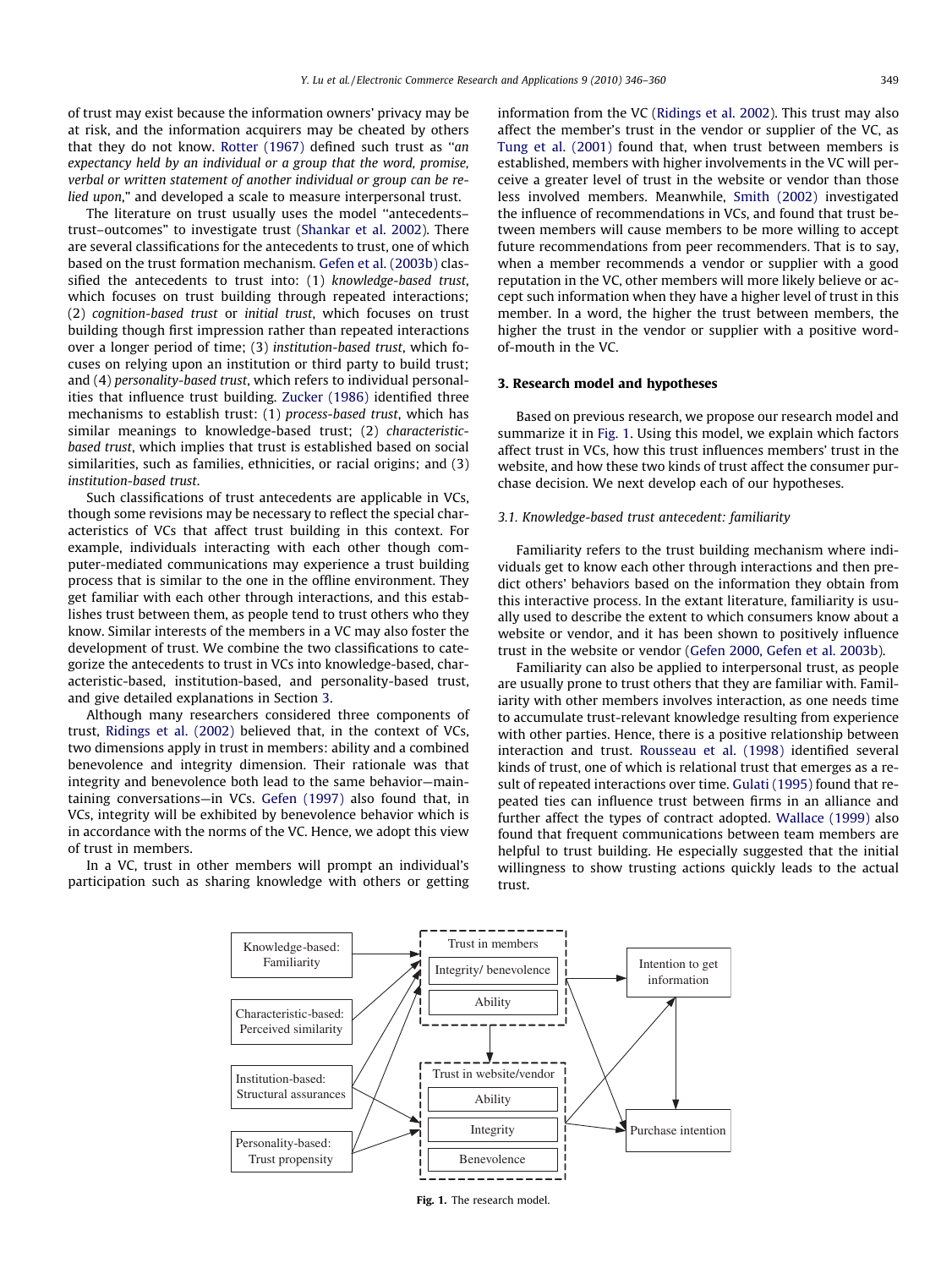Research has shown that interactions can stimulate trust in VCs.

For example, [Wu and Chang \(2005\)](#page-14-0) studied the interactivity and trust between online travel community members and website administrators. Their results showed that the more members interact with administrators, the more they trust the administrators, indicating a significant correlation between interactivity and trust. In addition, perceived responsiveness is positively related to trust in other members in VCs, because reciprocity in an exchange relationship builds trust ([Ridings et al. 2002\)](#page-14-0).

In VCs, when an individual interacts with others, she becomes familiar with at least the IDs or writing styles of those who participate frequently. She may evaluate the trustworthiness of these members by judging the consistency of their messages and behaviors. Accordingly, familiarity with other members in VCs should increase the trust in members because a higher familiarity implies a larger amount of accumulated knowledge derived from experiences during previous successful interactions. Familiarity reduces uncertainty and prompts trust in long-term relationships.

H1a. Familiarity with other members in a VC will positively affect trust in other members' ability.

H1b. Familiarity with other members in a VC will positively affect trust in other members' integrity and benevolence.

## 3.2. Characteristic-based trust antecedent: perceived similarity

Perceived similarity refers to the trust building mechanism where trust is established based on common characteristics the trustor perceives of the trustee, including interests, values, and demographic traits. Considerable empirical studies in the traditional environment support the positive effects of similarity on the trust behavior. Evidence drawn from literatures in social psychology, counseling, and communication suggests that, in a relational context, relationship satisfaction is influenced by the similarity among individuals [\(Crosby et al. 1990\)](#page-13-0). In the marketing literature, researchers found that shared values and beliefs about behavior, goals, and polices significantly affect trust [\(Dwyer et al.](#page-13-0) [1987, Morgan and Hunt 1994](#page-13-0)). [Doney and Cannon \(1997\)](#page-13-0) found that a buying firm' trust of a seller's salesperson is significantly impacted by similarity, which assesses the buyer's belief that the salesperson shares common interests and values with people in the buying firm.

In the online environment, the same relationship exists. For instance, in book recommender systems, people are inclined to adopt recommendations from those that are more similar to them ([Ziegler and Golbeck 2007](#page-14-0)). When people are grouped together in the same community, they tend to perceive each other in a positive way, which enhances their trust beliefs ([McKnight et al.](#page-14-0) [1998\)](#page-14-0). In a research on trust transfers on the Internet, perceived similarity between a trusted website and an unknown linked website has positive effects on trusting beliefs regarding the unknown target ([Stewart 2003](#page-14-0)). Although perceived similarity between two websites is quite different from that between two persons, Stewart's findings showed that trust can transfer through perceived similarity. An individual identifies with another one who is similar to her, and this identification usually results in trust toward the identified one.

In VCs, people get together for common interests or goals. Similar interests or experiences allow for trust building among members. [Feng et al. \(2004\)](#page-13-0) found that empathic accuracy has a significant influence on interpersonal trust online, and the strength of empathy is related to the similarity the trustor identifies with the trustee. As mentioned earlier, similarity can involve several aspects such as demographic characteristics, interests, and values. This study focuses on interests and values as VCs are very often formed based on common goals or interests.

H2a. Perceived similarity with other members in a VC will positively affect trust in other members' ability.

H2b. Perceived similarity with other members in a VC will positively affect trust in other members' integrity and benevolence.

#### 3.3. Institution-base trust antecedent: structural assurances

Institution-based trust is another trust building mechanism that refers to one's sense of security from impersonal structures that exist in a particular context such as guarantees or recommendations from third parties [\(Shapiro 1987, Zucker 1986\)](#page-14-0). It contains two types of trust: situational normality and structural assurances.

Situational normality is a belief that the circumstance is normal or customary, and the transaction will be successful as things are in proper order ([Baier 1986, Lewis and Weigert 1985](#page-13-0)). When the new environment is similar to normal contexts, people will feel assured as everything is as it ought to be and they can easily and directly understand what is happening. For example, stores with salespeople that look like salespeople can build trust, while those without salespeople impede trust building [\(McKnight et al.](#page-14-0) [1998\)](#page-14-0). However, VCs in China are very similar in context. For example, in a research on online community users in China, iResearch examined 468 online communities, the majority of which took the forms of BBS, forums, IM, and blogs [\(iResearch 2006\)](#page-14-0). Reports by iResearch showed that 75.8% of VC members had educational level of college or above, and about 70% spent one to six hours per day in VCs ([iResearch 2006, iResearch 2007b\)](#page-14-0). Thus, we believe that VC members have enough knowledge and spend enough time getting familiar with the functions and operations of most VCs. Hence, situational normality might not have much influence on members' trust, so we do not take it into account in this study.

Structural assurances are the beliefs that, when contextual conditions such as regulations and guarantees exist in a context, success is likely ([McKnight et al. 1998\)](#page-14-0). As a social network, a VC should have its own rules and regulations. [Rothaermel and Sugiy](#page-14-0)[ama \(2001\)](#page-14-0) pointed out that, at the community-level, management of the community has a positive effect on members' engagement in transactions. Leaders' enthusiasm, which is related to leaders' involvement in community management, facilitates members' sense of community that is positively related to trust [\(Koh and](#page-14-0) [Kim 2004](#page-14-0)). Privacy guarantees, community rules, and safety assurances provided by a VC will enhance trust in members and in the provider of the VC. Moreover, if the website maintains community rules and manages the VC well, members may have better confidence and trust in the website. Thus, we have:

**H3a.** Perception of structural assurances will positively affect trust in other members' ability.

H3b. Perception of structural assurances will positively affect trust in other members' integrity and benevolence.

H3c. Perception of structural assurances will positively affect trust in the website or vendor's ability.

H3d. Perception of structural assurances will positively affect trust in the website or vendor's integrity.

H3e. Perception of structural assurances will positively affect trust in the website or vendor's benevolence.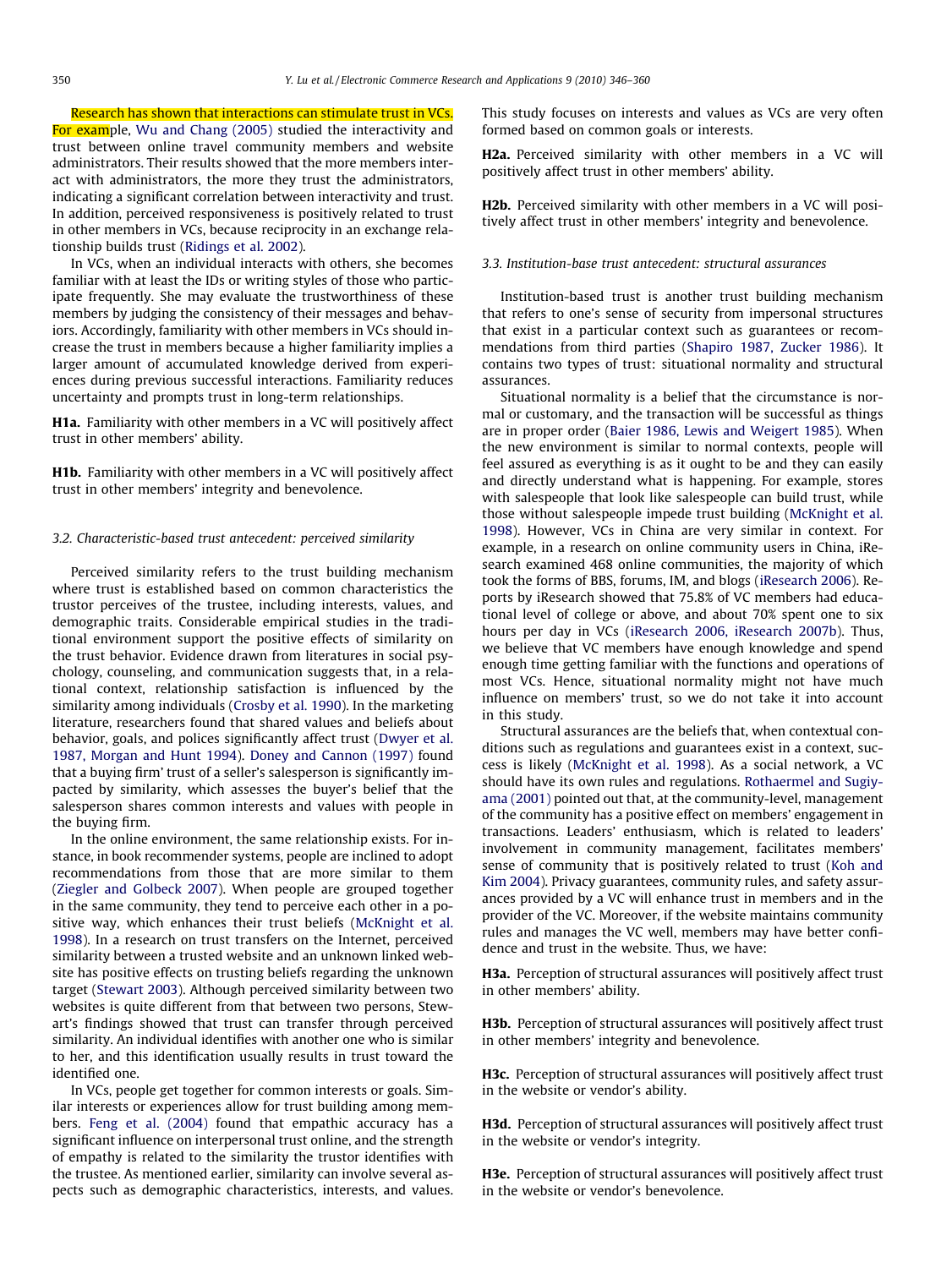#### 3.4. Personality-based trust antecedent: trust propensity

Trust propensity, also called disposition to trust, reflects one's tendency to believe or not to believe in others ([Gefen et al.](#page-14-0) [2003b](#page-14-0)). It is ''a general willingness based on extended socialization and life experience to depend on others" ([Ridings et al. 2002](#page-14-0)).

Trust propensity has been shown to relate to trust, though it might be more effective when the trustor is still unfamiliar with the trustee ([Mayer et al. 1995](#page-14-0)). Research shows that, when developing initial trust in a business-to-consumer (B2C) environment, trust propensity positively influences the initial trust in the website ([Lu and Zhou 2007\)](#page-14-0).

In VCs, trust propensity also affects an individual's trust in other people [\(Gefen 2000](#page-14-0)). [Ridings et al. \(2002\)](#page-14-0) found that propensity to trust has a positive relationship with trust in members in VCs. Hence, we have:

H4a. Trust propensity will positively affect trust in other members' ability.

H4b. Trust propensity will positively affect trust in other members' integrity and benevolence.

H4c. Trust propensity will positively affect trust in the website or vendor's ability.

H4d. Trust propensity will positively affect trust in the website or vendor's integrity.

H4e. Trust propensity will positively affect trust in the website or vendor's benevolence.

# 3.5. Trust in the website or vendor

Communication among members in VCs plays an important role in the trust transfer from members to the vendor or community service provider. First, with such communication, firms that cheat will be punished and the honest ones will be rewarded by the consumers ([Jin and Robey 1999, Klein and Leffler 1981\)](#page-14-0). For a C2C website, members can share information about the service of the VC through the forums there. This would motivate members to believe that the VC provider would keep on improving its service quality. Second, trust between members makes them view the site as a shared family, and they develop a sense of community, which reduces their privacy concern. For example, [Tung et al. \(2001\)](#page-14-0) found that involvement in VCs and trust between members facilitate trust in vendors. In addition, efforts the VC provider exerts to manage the VC will foster members' beliefs that the VC provider has shared value with them and respects its members. All these beliefs will cultivate the trust in the VC provider [\(Porter and Donthu](#page-14-0) [2008](#page-14-0)). Thus, we have:

H5a. Trust in other members' ability will positively affect trust in the website or vendor's ability.

H5b. Trust in other members' ability will positively affect trust in the website or vendor's integrity.

H5c. Trust in other members' ability will positively affect trust in the website or vendor's benevolence.

H6a. Trust in other members' integrity and benevolence will positively affect trust in the website or vendor's ability.

H6b. Trust in other members' integrity and benevolence will positively affect trust in the website or vendor's integrity.

H6c. Trust in other members' integrity and benevolence will positively affect trust in the website or vendor's benevolence.

# 3.6. Outcomes of trust related to consumer purchase behavior

A rational consumer's purchase decision-making process will follow the stages of requirement cognition, information gathering, and the purchase behavior ([Ives and Learmonth 1984, Kalakota and](#page-14-0) [Whinston 1997](#page-14-0)). Today, VCs have profoundly changed consumers' purchase decision-making process. For example, many people nowadays examine other consumers' reviews and experiences posted in VCs before purchasing new products. In this case, members engage in knowledge sharing to reduce their uncertainty prior to the consumption experience. Survey research showed that about 61.7% of VC members would consider other members' opinions before making purchase decisions ([iResearch 2007b](#page-14-0)). In addition, about 88% of Web users gathered product/service-related information before making purchases [\(iResearch 2008c\)](#page-14-0).

Empirical studies have shown that the intention to get information positively influences the purchasing behavior ([Gefen 2002,](#page-14-0) [Pavlou and Fygenson 2006\)](#page-14-0). According to the Theory of Planned Behavior, behavioral intention is the most influential predictor of behavior [\(Ajzen 1991\)](#page-13-0). In much research on consumer behavior, researchers often use intention to represent the actual behavior ([Lin 2006, Lu and Zhou 2007](#page-14-0)). Thus, we use the intention to get information and the purchase intention to represent get information and purchase behaviors, respectively.

Trust between members in VCs positively affects members' behaviors such as obtaining or contributing information. For example, [Ridings et al. \(2002\)](#page-14-0) found that trust in members significantly influences the desire to get and give information in VCs. [Kankanh](#page-14-0)[alli et al. \(2005\)](#page-14-0) revealed that general trust positively affects knowledge contribution using electronic repositories. From the view of transaction cost theory, trust prompts knowledge sharing as trust can reduce the transaction cost in the interactions between buyers and sellers [\(Fussell et al. 2006\)](#page-14-0). We have:

H7a. Trust in other members' ability will positively affect the intention to get information.

H7b. Trust in other members' integrity and benevolence will positively affect the intention to get information.

When a consumer trusts an online store, she will be more likely to purchase there. Previous studies on e-commerce have revealed the importance of trust in affecting consumers' behavior ([Everard](#page-13-0) [and Galletta 2005, Gefen et al. 2003a](#page-13-0)). Thus, we propose that trust in a website or vendor will positively affect members' purchase intention.

H8a. Trust in the website or vendor's ability will positively affect the purchase intention.

H8b. Trust in the website or vendor's integrity will positively affect the purchase intention.

**H8c.** Trust in the website or vendor's benevolence will positively affect the purchase intention.

In VCs for a C2C website, members can be either sellers or buyers. If they trust each other, they are more likely to purchase products and services from other members who sell on the C2C website. A recent survey showed that 47.9% of VC members had purchased from VCs, and 46.8% had not yet but wanted to try in the future ([iResearch 2008c](#page-14-0)). Thus, we have:

H9a. Trust in other members' ability will positively affect the purchase intention.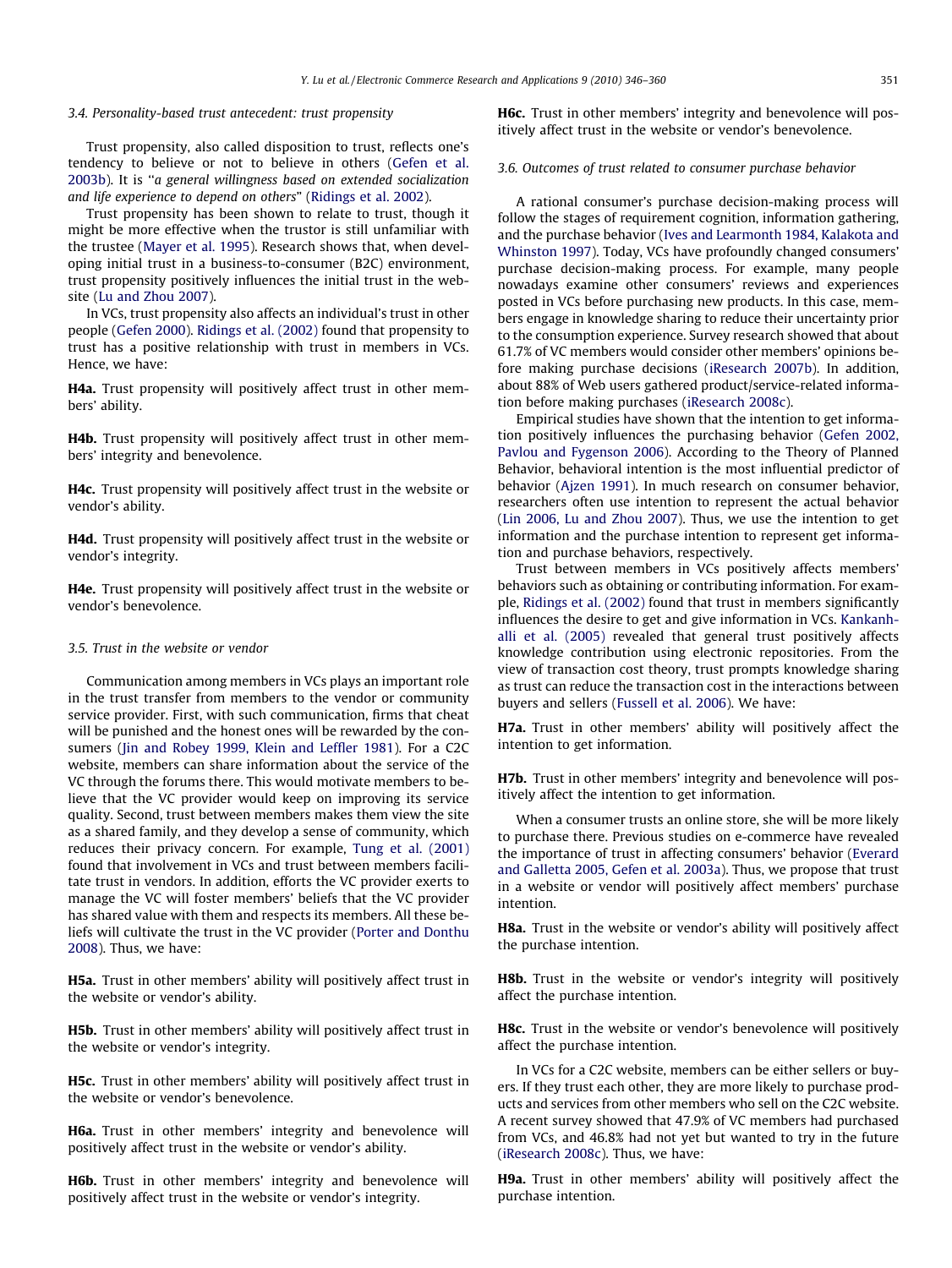<span id="page-6-0"></span>H9b. Trust in other members' integrity and benevolence will positively affect the purchase intention.

Consumers are likely to get information from a vendor or website if they trust it and believe that it will provide credible information. [Pavlou and Fygenson \(2006\)](#page-14-0) found that the trust belief positively affects consumers' attitude toward getting information from a Web vendor. [Gefen \(2002\)](#page-14-0) also found that trust in the ability of Amazon.com significantly influences consumers' intention to inquire information on a book. Thus, we believe that, when consumers trust a vendor or a website, they will be more likely to get information from the VCs it sponsors. We have:

H10a. Trust in the website or vendor's ability will positively affect the intention to get information.

H10b. Trust in the website or vendor's integrity will positively affect the intention to get information.

H10c. Trust in the website or vendor's benevolence will positively affect intention to get information.

When examining consumer e-commerce adoption, [Pavlou and](#page-14-0) [Fygenson \(2006\)](#page-14-0) hypothesized that the intention to get information positively influences the purchase intention. In their research, purchase intention refers to the desire for products of a specific type, but the consumers have not decided which specific product to buy yet. As a result, their purchase intention is an intention in the requirement cognition stage. In our research, we examine the purchase intention to buy a specific product, i.e., the purchase intention that will next result in the actual purchase. For example, a consumer who recognizes the need of a digital camera but who has no idea about which specific model to buy may go to a VC to obtain relevant product reviews and usage experiences from other consumers. In this information search process, she gradually refines her requirements and finally decides to buy a specific model by a particular manufacturer. Therefore, in this study, we propose that the intention to get information would positively affect the purchase intention. Thus:

H11. The intention to get information will positively affect the purchase intention.

# 4. Methodology

We next explain our research methodology. First, we introduce the VC we used to test our hypotheses. Next, we describe the process we went through to develop our research instrument. After that, we discuss the instrument validation and refinement process. Finally, we report the hypothesis testing results.

#### 4.1. Taobao Virtual Community

The VC we examine is Taobao Virtual Community [\(http://](http://www.taobao.com/forum.php) [www.taobao.com/forum.php\)](http://www.taobao.com/forum.php), a transaction community established by Taobao.com, the largest C2C website in China. Taobao was established in May 2003 and had 39.9 million members by June 2007. The transactions on Taobao totaled 16.9 billion yuan in 2006 and reached 15.7 billion yuan in the first half of 2007. Taobao Virtual Community is one functional part of Taobao and also one of the most active VCs on the Internet. There are three reasons that we chose Taobao Virtual Community. First, to test our hypotheses about the purchase intention, we needed to use a transaction community. Taobao Virtual Community fits such a requirement. Second, Taobao is the largest C2C platform in China with heavy website traffic and mature operations. According to Alexa.com, an Internet traffic tracking company, Taobao is the most visited e-commerce website in China and its website traffic was ranked 22nd in the world and 7th in China ([Taobao.com 2007\)](#page-14-0). Third, Taobao Virtual Community is a vital component of Taobao and has a close relationship with the Taobao transaction platform, as buyers and sellers are all encouraged to participate in the Taobao Virtual Community. For example, Taobao sellers can publicize their stores and learn more about consumers' preferences and needs from the VC. Meanwhile, Taobao buyers can share their purchase experiences and get product information using the VC. So the behaviors of consumers who are also members of the Taobao Virtual Community may be influenced by what they experience in the VC, thus allowing us to test our hypotheses.

#### 4.2. Instrument development

Whenever possible, we developed items measuring the constructs by adapting existing scales developed and tested in previous research. As the original items were in English, we used the following procedures to ensure the translation validity. First, a researcher whose native language is Chinese forward translated the items into Chinese. Next, another researcher independently backward translated the items into English. Subsequently, the two researchers compared and discussed the two English versions to develop the first Chinese version of the items. We then asked two Chinese researchers in the e-commerce area and three members of the Taobao VC for feedbacks on the instrument. We made minor revisions to the instrument based on their feedbacks. Finally, the two initial translators checked this version together and finalized our Chinese questionnaire. Please see the Appendix for the scales. We measured all items using seven-point Likert scales ranging from strongly disagree to strongly agree.

There was no existing scale for familiarity with other members in VCs. Thus, taking the scale of familiarity with a Web store as reference ([Gefen 2000\)](#page-14-0), we developed a four-item scale for our study. These items measure the extent to which an individual becomes familiar with other members in a VC through interactions with them. Items used to measure perceived similarity were adapted partially from [Crosby et al.'s \(1990\)](#page-13-0) research, in which they measured similarity from three aspects including appearance, lifestyle, and status similarity. In VCs, appearance and status similarities are not applicable, so we preserved four items of lifestyle similarity and replaced one item measuring political view similarity with one measuring experience similarity. Structural assurances were measured by four items adapted from [Gefen et al. \(2003b\)](#page-14-0). We adapted items from [Ridings et al. \(2002\)](#page-14-0) to measure trust propensity, the two components of trust in members, and the intention to get information. Items adapted from [Bhattacherjee \(2002\)](#page-13-0) were used to measure the three dimensions of trust in the website or vendor. Three items measuring the purchase intention were adapted from [Pavlou and Gefen \(2004\).](#page-14-0)

# 4.3. Data collection

We used three methods to collect data from subjects who were members of the Taobao Virtual Community. First, we distributed paper questionnaires to undergraduate and graduate students in a university in Wuhan, China. Second, we developed an online version of our survey and posted its URL on the e-market board of the Byhh BBS at Huazhong University of Science and Technology for half a month. In addition, we approached the Alliance of Universities in Taobao Virtual Community<sup>2</sup>, which helped us to distribute

 $2$  A special alliance in Taobao Virtual Community, whose members are college students in China. The goal of this alliance is to help student ventures (student stores selling products or services) on Taobao.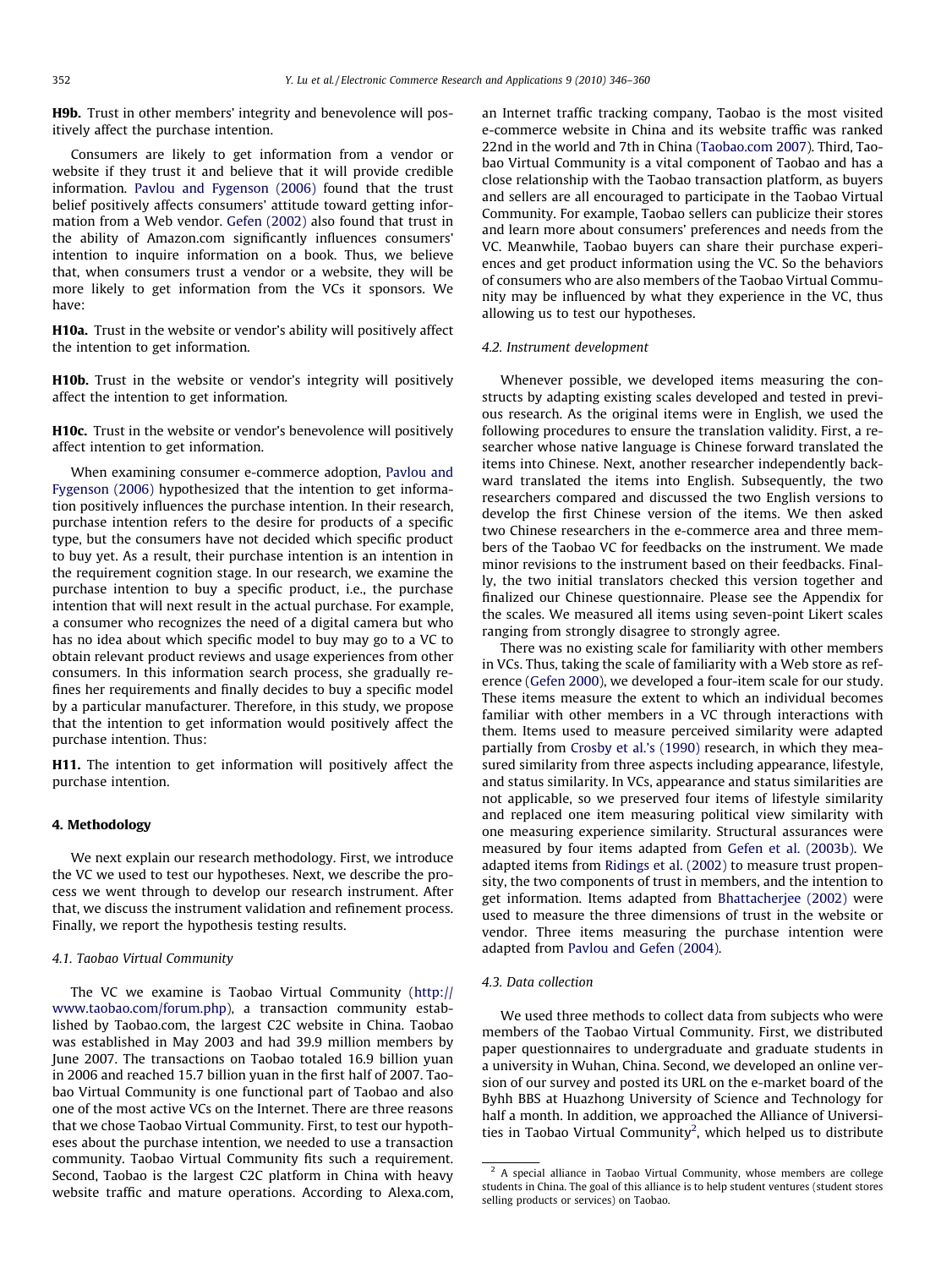Table 3 Sample demographics  $(N = 376)$ .

| Measure                                     | Item                                                                                                                                                                                                                        | Count                                         | %                                                           |
|---------------------------------------------|-----------------------------------------------------------------------------------------------------------------------------------------------------------------------------------------------------------------------------|-----------------------------------------------|-------------------------------------------------------------|
| Gender                                      | Male                                                                                                                                                                                                                        | 210                                           | 44.1                                                        |
|                                             | Female                                                                                                                                                                                                                      | 166                                           | 55.9                                                        |
| Age                                         | 18 or below                                                                                                                                                                                                                 | $\overline{2}$                                | 0.6                                                         |
|                                             | $>18$ and $\leq 24$                                                                                                                                                                                                         | 336                                           | 89.3                                                        |
|                                             | $>25$ and $\leq 30$                                                                                                                                                                                                         | 31                                            | 8.2                                                         |
|                                             | $>31$ and $\leq 35$                                                                                                                                                                                                         | 5                                             | 1.3                                                         |
|                                             | >36 and $\leq 40$                                                                                                                                                                                                           | $\overline{2}$                                | 0.6                                                         |
| Education                                   | High school or below                                                                                                                                                                                                        | 3                                             | 0.8                                                         |
|                                             | Two-year college                                                                                                                                                                                                            | 39                                            | 10.4                                                        |
|                                             | Four-year college                                                                                                                                                                                                           | 260                                           | 69.1                                                        |
|                                             | Graduate school or above                                                                                                                                                                                                    | 74                                            | 19.7                                                        |
| Length of member<br>history                 | $<$ 3 months<br>$>3$ and $\leq 6$ months<br>$>6$ months and $\leq 1$ year<br>>1 year and $\leq 2$ years<br>>2 years and $\leqslant$ 3 years<br>Over 3 years                                                                 | 86<br>86<br>76<br>83<br>33<br>86              | 22.9<br>12.0<br>22.9<br>20.2<br>22.0<br>8.8                 |
| Have purchased on                           | Yes                                                                                                                                                                                                                         | 278                                           | 73.9                                                        |
| Taobao                                      | N <sub>0</sub>                                                                                                                                                                                                              | 98                                            | 26.1                                                        |
| Types of products<br>purchased on<br>Taobao | Clothing and footwear<br>Cosmetics and jewelry<br>Computers and accessories<br><b>Books</b><br>Foods and health products<br>Household appliances and audio<br>equipments<br>Personal digital products<br>Household products | 143<br>73<br>46<br>84<br>39<br>19<br>50<br>38 | 38.0<br>19.4<br>12.2<br>22.3<br>10.4<br>5.1<br>13.3<br>10.1 |
|                                             | Audio products                                                                                                                                                                                                              | 20                                            | 5.3                                                         |
|                                             | E-card/digital card/virtual currency                                                                                                                                                                                        | 67                                            | 17.8                                                        |

the URL of our online survey to its student members. We received 428 responses in total. Out of the 360 paper questionnaires we distributed, 93.6% were completed. We were unable to calculate the response rates for the other two methods of data collection. After removing invalid responses including those containing more than five missing values, those with the same answer to all questions, and those who had never used Taobao Virtual Community, we had 376 valid responses, resulting in a valid rate of 87.9%.

Table 3 shows the descriptive information of the dataset. About 44.1% of the subjects were male, and 55.9% were female. As the questionnaires were delivered in universities, a majority (97.5%) of the respondents were students aged between 18 and 30 and 88.8% had education of undergraduate or above. Even though we mainly surveyed well-educated young adults, they without a doubt are the main shoppers on C2C websites. According to iResearch, more than 60% of C2C shoppers in China are between 18 and 30 years old ([iResearch 2007a\)](#page-14-0), and more than 60% of Taobao shoppers have undergraduate education or above [\(iResearch 2008d\)](#page-14-0). Hence, we believe that our sample represents the major segment of C2C shoppers in China. Among our subjects, 45.8% were new members with member history of less than six months, and 12% were senior members with history over two years. Although the sample mainly consisted of new members, 73.9% showed that they had purchased on Taobao. According to the ''2006 Survey Report on C2C Online Purchases in China", the top three types of products purchased on Taobao were clothing and footwear, cosmetics and jewelry, and computers and accessories ([CNNIC 2006](#page-13-0)). The top three types of products purchased by our sample were clothing and footwear, books, and cosmetics and jewelry. The difference was mainly due to our student sample and their need for books and the limited income they had for the purchase of such expensive products as computers.

#### 4.4. Data analysis

Using structural equation modeling (SEM), we first examine our measurement model and then test our hypotheses. The softwares we used are LISREL and SPSS 13.0.

## 4.4.1. Analysis of reliability and validity

We first used the principal components factor (PCF) analysis to examine the factorial validity of the scales. The Bartlett's Test of Sphericity generated a Kaiser–Meyer–Olkin (KMO) statistic of 0.846, which was significant at the 0.01 level, indicating that it was suitable to use the principle components factor analysis on the data. We extracted nine factors with eigenvalues above 1, and they explained about 67.512% of the variance. Based on the Cronbach's alphas and factor loadings, we deleted Items FA4 and INB4.

As all measures were self-reported, we used Harman's one-factor test to check the common method variance based on [Podsakoff](#page-14-0) [and Organ's \(1986\)](#page-14-0) suggestions. We extracted nine factors with eigenvalues greater than 1, and the first factor accounted for 23% of the total variance. Because more than one-factor emerged from the factor analysis and no factor accounted for most of the covariance in the variables, our data did not have the common method variance. [Table 4](#page-8-0) displays the factor loadings of the remaining items after the varimax rotation. The loadings of items on the expected factors are higher than 0.5, while loadings on other factors are lower than 0.5, indicating good convergent and discriminant validities. It should be pointed out that though items VAB1–VBE8 loaded on the same factor, it is reasonable as they all measure the subdimensions of trust in website/vendor.

[Table 5](#page-9-0) summarizes additional validity measures of the scales. The standard loadings of the remaining items were mostly above 0.7. The average variance extracted (AVE) for every construct was above 0.5, which means the scales had a good convergent validity ([Baggozi and Yi 1988\)](#page-13-0). We used composite reliabilities (CRs) to evaluate the internal consistency of the measurement model. As shown in [Table 5,](#page-9-0) the CRs were all above 0.7, indicating the scales had good reliabilities ([Nunnally 1978\)](#page-14-0). Other statistics of the items are shown in the Appendix; all Cronbach's alpha values were above the 0.70 threshold, indicating that the scales had high reliabilities ([Nunnally 1978\)](#page-14-0).

We show the correlation matrix and the square roots of the AVEs in [Table 6](#page-9-0). The square roots of the AVEs are the diagonal elements and they were all larger than their corresponding correlation coefficients with other factors. This suggests that the scales had good discriminant validity.

#### 4.4.2. Hypothesis testing

We tested our research model and summarized the results with LISREL coefficients in [Fig. 2.](#page-10-0) We omit the insignificant paths in the figure. Some paths between the trust antecedents and trust were insignificant, including the path between familiarity and trust in members' integrity/benevolence ( $\gamma_{1b}$  = 0.09,  $t_{1b}$  = 1.40), the path between perceived similarity and trust in members' ability  $(\gamma_{2a} = 0.15, t_{2a} = 1.86)$ , the path between structural assurances and trust in members' integrity/benevolence  $(\gamma_{3b} = 0.13,$  $t_{3b}$  = 1.74), the paths between structural assurances and the three dimensions of trust in website/vendor ( $\gamma_{3c}$  = 0.01,  $t_{3c}$  = 0.16;  $\gamma_{3d} = 0.03$ ,  $t_{3d} = 0.48$ ;  $\gamma_{3e} = 0.05$ ,  $t_{3e} = 0.76$ ), and the path between trust propensity and trust in website/vendor's benevolence  $(\gamma_{4e} = 0.04, t_{4e} = 0.56)$ . Thus, H1b, H2a, H3b, H3c, H3d, H3e and H4e were not supported. Trust in members' ability had significant influences on the three dimensions of trust in vendor/website, whereas trust in members' integrity/benevolence did not significantly affect any dimension of trust in vendor/website ( $\beta_{6a}$  = 0.06,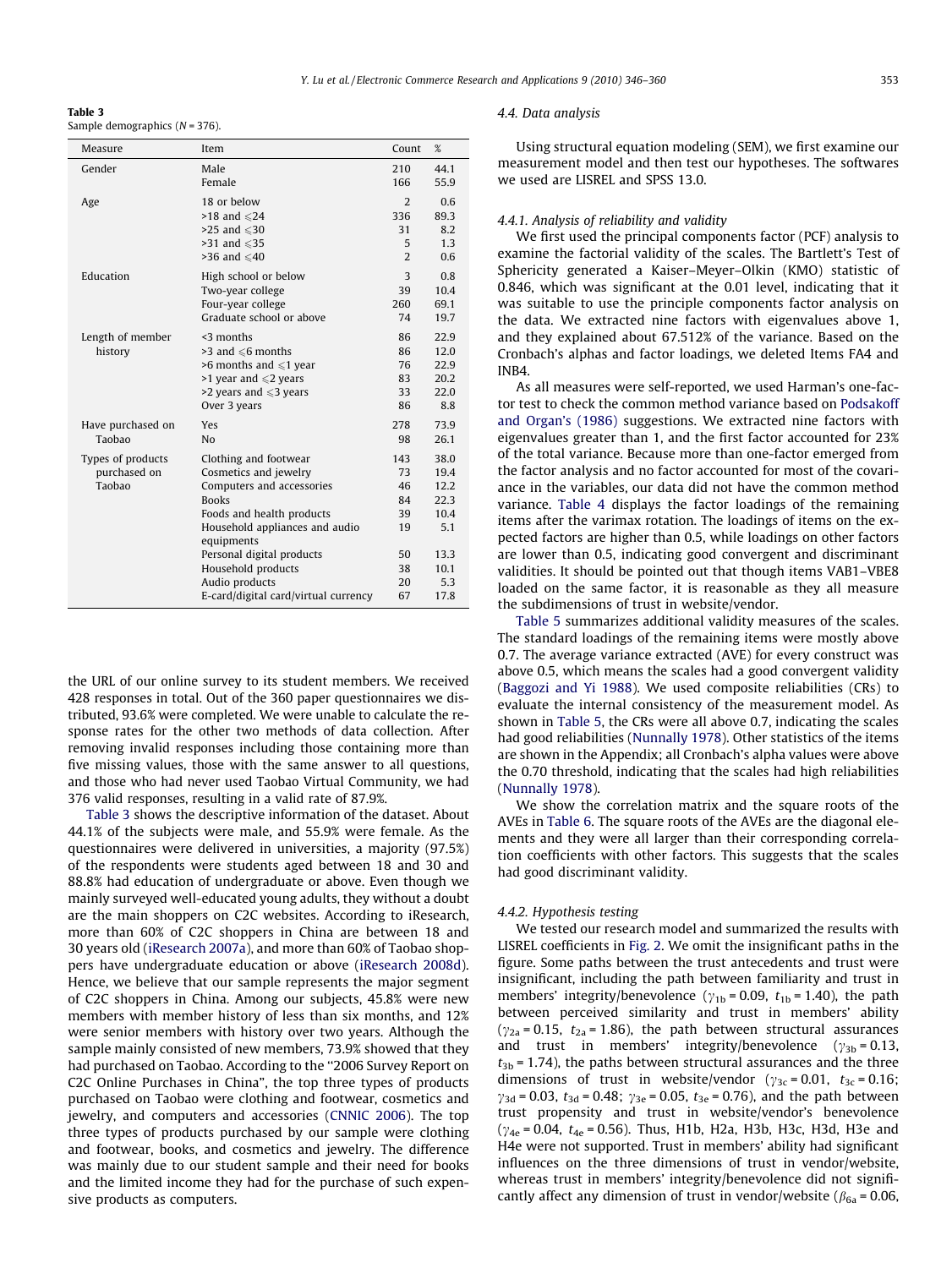#### <span id="page-8-0"></span>Table 4

Principal components factor analysis with varimax rotation.

| Factors                | $\mathbf{1}$ | $\overline{2}$ | 3       | $\overline{4}$ | 5       | 6       | $\overline{7}$ | 8       | 9       |
|------------------------|--------------|----------------|---------|----------------|---------|---------|----------------|---------|---------|
| FA1                    | .034         | $-.026$        | .022    | .042           | .104    | .029    | .850           | .054    | .060    |
| FA <sub>2</sub>        | .069         | .031           | .004    | .084           | .098    | .061    | .861           | $-.009$ | .034    |
| FA3                    | .064         | .118           | $-.043$ | .095           | .114    | .005    | .835           | .075    | .089    |
| PS1                    | .082         | .094           | .037    | .041           | .695    | .086    | .111           | .079    | .158    |
| PS <sub>2</sub>        | .060         | .167           | .093    | .105           | .756    | .058    | .082           | $-.007$ | .073    |
| PS3                    | .054         | .231           | .016    | .136           | .708    | $-.033$ | .061           | .134    | .177    |
| PS4                    | .061         | .145           | $-.039$ | .103           | .719    | $-.020$ | .092           | .100    | .062    |
| SA1                    | .143         | .729           | .066    | .056           | .171    | $-.019$ | .075           | .089    | .183    |
| SA <sub>2</sub>        | .107         | .852           | .004    | .126           | .173    | .049    | .008           | .027    | .124    |
| SA <sub>3</sub>        | .126         | .829           | $-.013$ | .100           | .099    | .121    | $-.006$        | .117    | $-.003$ |
| SA4                    | .021         | .712           | .004    | .030           | .194    | .131    | .057           | .102    | $-.020$ |
| TP1                    | .178         | .055           | $-.019$ | .168           | .053    | .051    | .073           | .789    | .089    |
| TP <sub>2</sub>        | .120         | .084           | .066    | .063           | .118    | .013    | .019           | .837    | .137    |
| TP3                    | $-.007$      | .155           | .077    | .010           | .099    | .002    | .031           | .748    | .021    |
| ABI1                   | .154         | $-.010$        | .199    | .766           | .148    | .033    | .080           | $-.002$ | .072    |
| ABI2                   | .151         | .148           | .028    | .796           | .187    | .059    | .000           | .005    | .102    |
| ABI3                   | .257         | .129           | .089    | .720           | $-.025$ | .117    | .073           | .145    | .053    |
| ABI4                   | .233         | .073           | .047    | .701           | .107    | .124    | .128           | .147    | .023    |
| INB1                   | .062         | .059           | $-.100$ | $-.011$        | .122    | .019    | .005           | .102    | .755    |
| INB <sub>2</sub>       | .100         | .090           | $-.016$ | .091           | .158    | $-.001$ | .055           | .073    | .838    |
| INB3                   | .204         | .094           | .032    | .172           | .169    | .131    | .163           | .067    | .659    |
| VAB1                   | .576         | .080           | .336    | .143           | $-.115$ | .094    | $-.045$        | .146    | .085    |
| VAB <sub>2</sub>       | .677         | .162           | .283    | .063           | $-.163$ | .053    | .090           | .071    | .157    |
| VIN1                   | .739         | .080           | .132    | .115           | $-.033$ | .049    | $-.039$        | .096    | .099    |
| VIN <sub>2</sub>       | .697         | .048           | .075    | .123           | .092    | .147    | $-.043$        | .093    | .089    |
| VIN3                   | .728         | .040           | .064    | .106           | .080    | .042    | $-.003$        | .073    | .116    |
| VBE1                   | .655         | .058           | .020    | .110           | .098    | .006    | .222           | .023    | $-.005$ |
| VBE2                   | .748         | .048           | $-.065$ | .113           | .155    | .126    | .034           | $-.072$ | .003    |
| VBE3                   | .683         | .035           | .061    | .149           | .142    | .198    | .068           | .022    | $-.027$ |
| GII <sub>1</sub>       | .211         | .077           | .229    | .118           | .021    | .820    | .016           | .049    | .054    |
| GII <sub>2</sub>       | .222         | .154           | .104    | .130           | .038    | .860    | .036           | .019    | .016    |
| GII3                   | .128         | .067           | .241    | .061           | .039    | .832    | .059           | .006    | .070    |
| PI1                    | .177         | .026           | .863    | .139           | .008    | .194    | $-.028$        | .051    | $-.012$ |
| PI <sub>2</sub>        | .109         | .006           | .866    | .068           | .061    | .200    | .016           | .044    | $-.033$ |
| P <sub>13</sub>        | .204         | .005           | .855    | .108           | .061    | .140    | $-.006$        | .032    | $-.083$ |
| Eigenvalues            | 4.345        | 2.761          | 2.667   | 2.572          | 2.498   | 2.402   | 2.340          | 2.085   | 1.960   |
| Percentage of variance | 12.413       | 7.889          | 7.621   | 7.349          | 7.136   | 6.862   | 6.686          | 5.956   | 5.600   |
| Cumulative             | 12.413       | 20.302         | 27.923  | 35.272         | 42.408  | 49.270  | 55.955         | 61.912  | 67.512  |

 $t_{6a}$  = 0.89;  $\beta_{6b}$  = 0.11,  $t_{6b}$  = 1.60;  $\beta_{6c}$  = 0.12,  $t_{6c}$  = 1.77). H6a, H6b, and H6c were not supported.

As to the outcomes of trust, neither of the two dimensions of trust in members had a significant impact on the intention to get information ( $\beta_{7a}$  = 0.18,  $t_{7a}$  = 1.74;  $\beta_{7b}$  = 0.02,  $t_{7b}$  = 0.31). Trust in members' ability was found to have no positive influence on the purchase intention ( $\beta_{9a}$  = 0.13,  $t_{9a}$  = 1.32). Thus, H7a, H7b and H9a were not supported. Only the ability dimension of trust in vendor/website had a positive relationship with the intention to get information and the purchase intention. H8b, H8c, H10b, and H10c were not supported.

The proportions of variances explained were 24% for trust in members' ability, 28% for trust in members' integrity and benevolence, 31%, 38%, and 35% for trust in website/vendor's ability, integrity, and benevolence, respectively, 21% for the intention to get information, and 35% for the purchase intention. As shown in [Table](#page-10-0) [7](#page-10-0), most fit indices were within acceptable ranges except GFI, indicating a good fit between the theoretical model and the data ([Chau](#page-13-0) [1997\)](#page-13-0).

# 5. Discussion

#### 5.1. Summary of results

Major C2C providers in China provide VCs to support their C2C platforms. The strong tie between these two types of websites has given rise to ESN. In this research, we examine trust among members of a VC, how it affects their trust in the C2C vendor/website, and how these two kinds of trust influence their purchase behavior. Based on data collected from members of the Taobao Virtual Community, an online forum associated with the largest C2C website in China Taobao.com, we find that trust plays an important role in influencing members' trust in the website and the consumer information getting and purchasing behaviors. We find that the trust building mechanism is also applicable to interpersonal trust building in VCs and examine the relationships between the fundamental dimensions of these two kinds of trust. Specifically, we have the following results.

First, familiarity is positively related to trust in members, which supports the finding that interactions among members would facilitate interpersonal trust ([Wu and Chang 2005\)](#page-14-0). Familiarity and structural assurances based on institutional trust both have significant effects on trust in members' ability but not on trust in members' integrity or benevolence. Interactions among members in VCs are helpful in allowing them to know others' ability but not integrity nor benevolence. This difference may be due to the nature of such a community, whose aim is to provide a platform for communicating purchase and usage experiences of products. In such a VC, there might be limited information for a member to learn about others' integrity and benevolence. Also, the loose ties among members in VCs may also present them with fewer opportunities to learn about each other's integrity and benevolence. The effects of structural assurances on trust in website/vendor are not significant either. This result is inconsistent with those from previous research on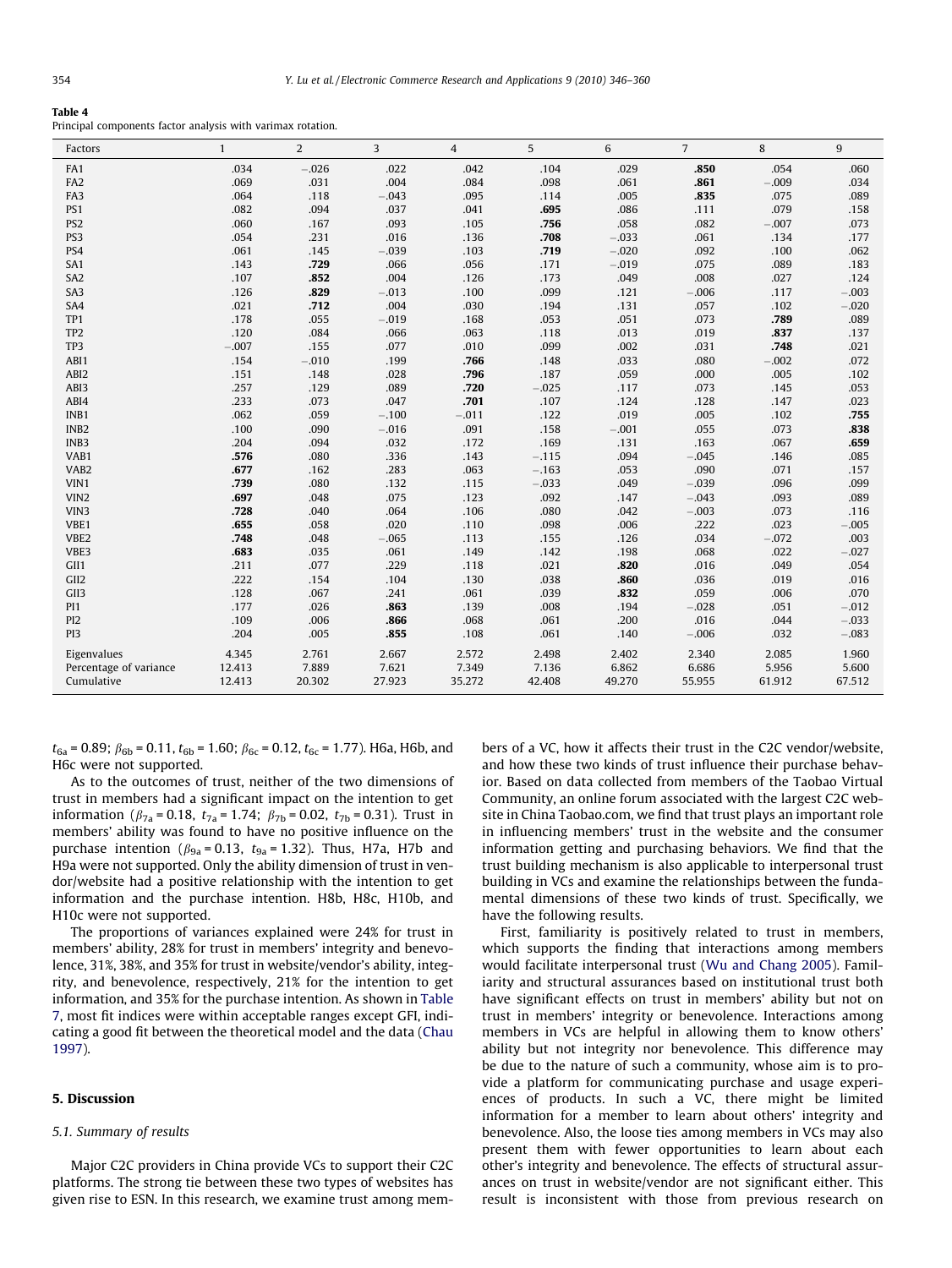<span id="page-9-0"></span>Table 5 Results of reliability and validity analysis.

| Factor                                         | Item                                                         | Standard<br>loading          | t-Value                          | <b>AVE</b> | <b>CR</b> |
|------------------------------------------------|--------------------------------------------------------------|------------------------------|----------------------------------|------------|-----------|
| Familiarity                                    | FA1<br>FA <sub>2</sub><br>FA3                                | 0.76<br>0.82<br>0.81         | 15.93<br>17.64<br>17.15          | 0.64       | 0.84      |
| Perceived similarity                           | PS <sub>1</sub><br>PS <sub>2</sub><br>PS3<br>PS4             | 0.64<br>0.67<br>0.77<br>0.68 | 12.49<br>13.40<br>15.78<br>13.55 | 0.50       | 0.79      |
| Structural assurances                          | SA <sub>1</sub><br>SA <sub>2</sub><br>SA <sub>3</sub><br>SA4 | 0.72<br>0.86<br>0.75<br>0.61 | 15.06<br>19.31<br>15.85<br>12.32 | 0.55       | 0.83      |
| Trust propensity                               | TP1<br>TP <sub>2</sub><br>TP3                                | 0.73<br>0.87<br>0.57         | 14.28<br>17.11<br>10.96          | 0.54       | 0.78      |
| Trust in members' ability                      | ABI1<br>ABI2<br>ABI3<br>ABI4                                 | 0.72<br>0.75<br>0.71<br>0.71 | 14.86<br>15.76<br>14.65<br>14.58 | 0.52       | 0.81      |
| Trust in members' integrity<br>and benevolence | INB <sub>1</sub><br>INB <sub>2</sub><br>INB <sub>3</sub>     | 0.61<br>0.81<br>0.71         | 11.49<br>15.75<br>13.69          | 0.51       | 0.76      |
| Trust in website/vendor's<br>ability           | VAB1<br>VAB <sub>2</sub>                                     | 0.76<br>0.84                 | 15.70<br>17.82                   | 0.64       | 0.78      |
| Trust in website/vendor's<br>integrity         | VIN1<br>VIN <sub>2</sub><br>VIN3                             | 0.78<br>0.76<br>0.72         | 16.77<br>16.15<br>15.05          | 0.57       | 0.80      |
| Trust in website/vendor's<br>benevolence       | VBE1<br>VBE <sub>2</sub><br>VBE3                             | 0.66<br>0.79<br>0.76         | 13.21<br>16.64<br>15.67          | 0.55       | 0.78      |
| Intention to get information                   | GII1<br>GII <sub>2</sub><br>GII3                             | 0.81<br>0.88<br>0.82         | 18.23<br>20.25<br>18.35          | 0.70       | 0.87      |
| Purchase intention                             | PI <sub>1</sub><br>PI <sub>2</sub><br>P <sub>13</sub>        | 0.91<br>0.80<br>0.83         | 21.55<br>17.86<br>18.88          | 0.72       | 0.88      |

institution-base trust where it is found effective institutions can build trust in the online vendor or website ([Pavlou and Gefen](#page-14-0) [2004](#page-14-0)). This might be because the items we used to measure structural assurances only described one's sense of security from impersonal structures, such as community rules and management in VCs. Other mechanisms, such as third party, feedback mechanisms, and guarantees that facilitate trust in website/vendor, however, were not included here.

Second, as expected, perceived similarity positively relates to trust in members, which is consistent with the findings in more

| Table 6                                      |  |  |  |
|----------------------------------------------|--|--|--|
| Correlation matrix and square roots of AVEs. |  |  |  |

| traditional contexts (Doney and Cannon 1997, Morgan and Hunt           |
|------------------------------------------------------------------------|
| 1994). Our results show that, in the online environment, more          |
| shared characteristics between the trustor and the trustee will help   |
| build trust even if they cannot communicate face-to-face. Never-       |
| theless, we find that the effects of perceived similarity on integrity |
| and benevolence are larger than that on ability. This indicates that,  |
| in interpersonal trust, the first impression and the cognition of oth- |
| ers' characteristics are important. The more an individual perceives   |
| to be similar to another person, the more she believes the other       |
| person to be trustworthy.                                              |

Third, trust propensity is positively related to trust in members and the ability and integrity dimensions of trust in the website or vendor, which again shows that personality has a significant influence on one's attitude toward other subjects ([Gefen 2000, Ridings](#page-14-0) [et al. 2002\)](#page-14-0). We find the relationship between trust propensity and trust in website/vendor's benevolence to be consistent with the results of [Wang and Benbasat's \(2007\)](#page-14-0) research on online recommendation agents. Trust propensity also has a stronger influence on trust in members than on trust in website/vendor.

Fourth, we find trust in members has a positive relationship with trust in the website or vendor. When a member trusts the community in general, she will identify with the community and trust the provider of the community. In addition, trust can transfer from members to the website or vendor, similar to the mechanism where trust transfers between websites [\(Stewart](#page-14-0) [2003](#page-14-0)). We take the three dimensions of trust in vendor/website into consideration and find that trust in members' ability plays an important role in prompting trust in vendor/website as it has significant influences on the three dimensions of trust in the vendor/website. However, trust in members' integrity/benevolence has no effect on any dimension of trust in the vendor/ website.

Finally, trust in members does not positively affect the intention to get information. This result is inconsistent with [Ridings](#page-14-0) [et al. \(2002\)](#page-14-0) where they found both dimensions of trust in members are positively related to the desire to get information. The ability dimension of trust in vendor/website positively relates to the intention to get information, which corroborates the findings by [Gefen \(2002\)](#page-14-0). Both the intention to get information and the purchase intention are positively affected by trust in vendor/website, or more specifically, by trust in vendor/website's ability. This might be because, in the C2C environment, the ability of the website is more important as the vendor or website just provides the platform for transactions, but not the products. A consumer would expect the transaction to be successful if she believes that the C2C website is capable of providing a safe environment and quality service, and that the merchant she transacts with has integrity and provides quality products. As expected, the intention to get information from a VC will induce the purchase intention.

|            | FA   | <b>PS</b> | SA   | TP   | ABI  | <b>INB</b> | VAB  | <b>VIN</b> | <b>VBE</b> | GII  | PI   |
|------------|------|-----------|------|------|------|------------|------|------------|------------|------|------|
| FA         | 0.8  |           |      |      |      |            |      |            |            |      |      |
| <b>PS</b>  | 0.33 | 0.71      |      |      |      |            |      |            |            |      |      |
| SA         | 0.18 | 0.53      | 0.74 |      |      |            |      |            |            |      |      |
| TP         | 0.15 | 0.31      | 0.31 | 0.73 |      |            |      |            |            |      |      |
| ABI        | 0.26 | 0.37      | 0.40 | 0.31 | 0.72 |            |      |            |            |      |      |
| <b>INB</b> | 0.24 | 0.46      | 0.37 | 0.34 | 0.25 | 0.71       |      |            |            |      |      |
| VAB        | 0.16 | 0.25      | 0.26 | 0.30 | 0.55 | 0.22       | 0.8  |            |            |      |      |
| <b>VIN</b> | 0.18 | 0.28      | 0.29 | 0.32 | 0.59 | 0.29       | 0.35 | 0.75       |            |      |      |
| <b>VBE</b> | 0.18 | 0.27      | 0.27 | 0.22 | 0.58 | 0.28       | 0.33 | 0.37       | 0.74       |      |      |
| GII        | 0.12 | 0.18      | 0.18 | 0.17 | 0.41 | 0.16       | 0.37 | 0.30       | 0.33       | 0.84 |      |
| PI         | 0.09 | 0.14      | 0.15 | 0.16 | 0.32 | 0.13       | 0.48 | 0.23       | 0.19       | 0.45 | 0.85 |
|            |      |           |      |      |      |            |      |            |            |      |      |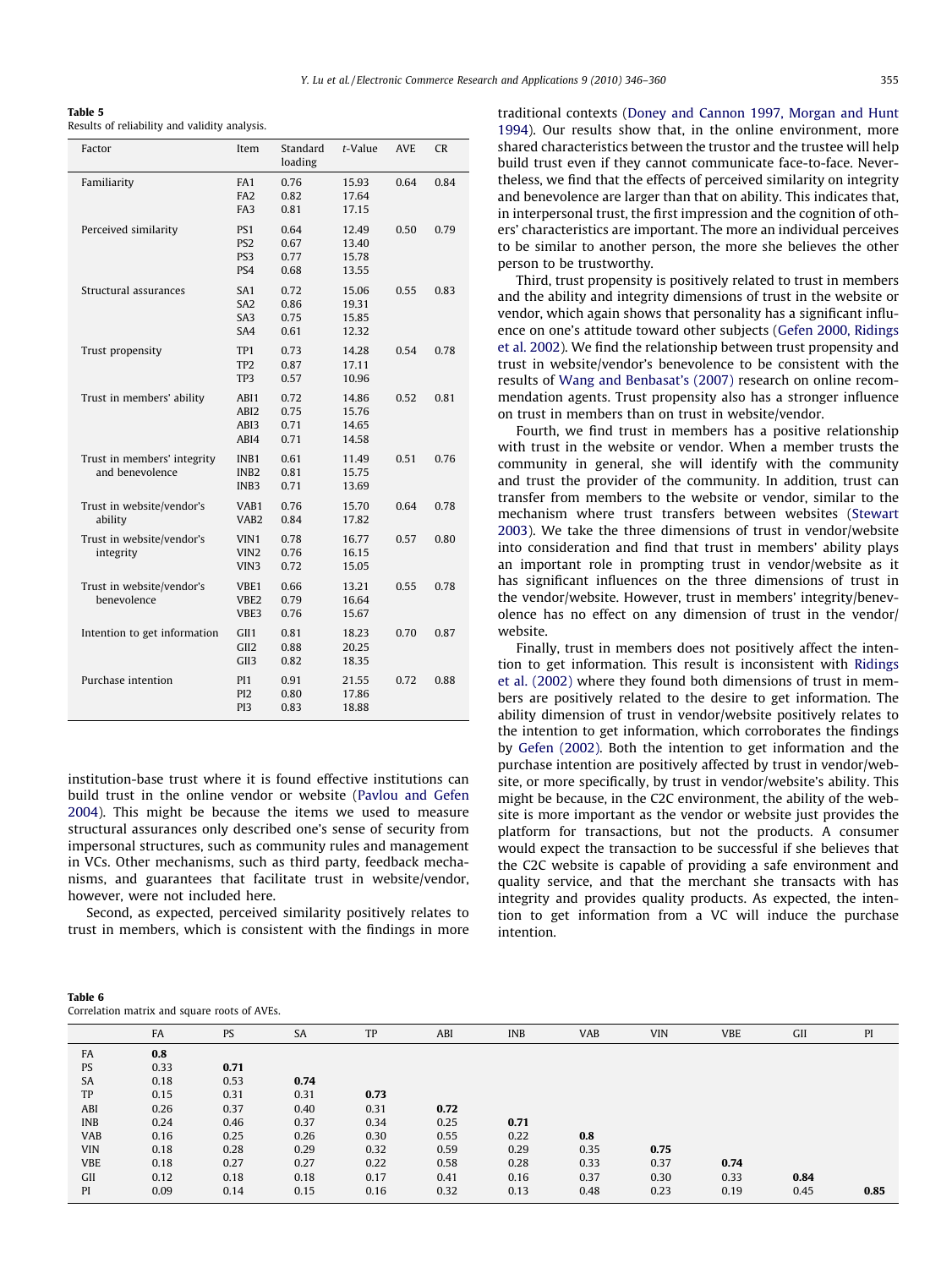<span id="page-10-0"></span>

Fig. 2. Standardized LISREL solution (model with only significant paths). Note:  $\dot{p}$  < 0.05;  $\dddot{p}$  < 0.01;  $\dddot{p}$  < 0.001.

Table 7 Model fit indices and their acceptable ranges.

| Fit indices  | Values           | Acceptable threshold |
|--------------|------------------|----------------------|
| $\chi^2$ /df | $942/535 = 1.76$ | $\leq$ 3             |
| <b>RMSEA</b> | 0.046            | < 0.08               |
| <b>NFI</b>   | 0.93             | >0.90                |
| <b>NNFI</b>  | 0.96             | >0.90                |
| <b>CFI</b>   | 0.97             | >0.90                |
| <b>GFI</b>   | 0.88             | >0.90                |
| <b>AGFI</b>  | 0.85             | >0.80                |
| <b>IFI</b>   | 0.97             | >0.90                |
| <b>SRMR</b>  | 0.074            | < 0.08               |

#### 5.2. Implications and limitations

Our research has the following theoretical contributions and practical implications.

On the theoretical side, our study empirically establishes the link between VCs and C2C websites and examines the impact of trust in the conversion from VC members to C2C buyers. Specifically, we focus on two kinds of trust: trust in members and trust in website/vendor. Furthermore, on the basis of previous studies, we examine the relationships between dimensions of two types of trust to find out which dimension plays a more important role in establishing trust in the C2C vendor/website and affecting members' purchase behavior. We also consider two important aspects of the consumer's purchase decision: get information and purchase. In previous studies, researchers have mainly focused their attention on the purchase phase. VCs may influence the information search phase as members obtain product-related information from each other and then decide what and how to buy.

Our research also has practical implications. First, trust is critical for the success of electronic commerce, and our research points out an effective way to build consumers' trust in a C2C website, especially when counterfeit goods and shoddy merchandise become a big threat to C2C development. Our research provides empirical evidence that C2C providers' efforts in building VCs are indeed important to the growth of their C2C websites, especially in establishing members' trust in them. Moreover, just as what we found, trust propensity has a greater effect on trust in members than trust in vendor/website, which might imply that people are more likely to trust a VC than a C2C transaction website. For C2C websites that do not currently support VCs, they should consider adding this function as it will encourage members interactions and turn members into C2C buyers. For those that have VCs already, they should continue to enhance features on their VCs. Even though all major C2C providers in China offer VCs, they are not equally successful [\(Chen et al. 2007](#page-13-0)). Compared with Eachnet VC, Taobao VC is more successful in promoting C2C buyer and seller interactions. Our research directs C2C providers' attention to the importance of vibrant VCs to the success of their C2C websites. This is also good news to Baidu and Tencent, which already own large VC user bases. For these two companies, the critical issue is converting their VC members into C2C website customers. One way of achieving this is to add more functions and features linking their VCs to their C2C websites.

Our findings also provide suggestions for C2C websites on enhancing their VCs. For example, they should pay more attention to trust in members' ability as it plays a more important role in fostering trust in the vendor or website that further affects members' intention to get information from the VC. Therefore, only encouraging interactions among members are not enough. VCs should motivate more experienced users to share their experience and knowledge with others. This way, less experienced members can learn from the more experienced ones and form the belief that people in VCs are capable of providing useful information, which will be a more effective way to build trust in the vendor and website. We also notice that, among three dimensions of trust in the vendor or website, the ability dimension has a greater influence on members' purchase decision process. Thus for C2C providers, improving their reputation among VC members in terms of the providers' ability is more useful in encouraging the conversion from VC members to C2C buyers.

Second, our research reveals the importance of trust in building a successful VC. The VC provider will benefit from its efforts in providing structural assurances, encouraging member interactions, and providing topic- or interest-oriented forums in its online community. All these would be helpful to build trust in the VC. For example, as structural assurances facilitate trust, a VC should clearly specify the rules and norms on its website and educate members about them. When violations occur, the VC should act accordingly to enforce these rules. When members learn about the existence of such rules and the consequences of violating them, they are more likely to behave according to the norms on the VC, which will lead to a more orderly community and higher trust among members. A VC can also encourage member participation by offering rewards to popular posts or best answer to a question, which will help members become familiar with each other and then be more likely to trust each other. In addition, a VC should provide different forums oriented toward different topics, catego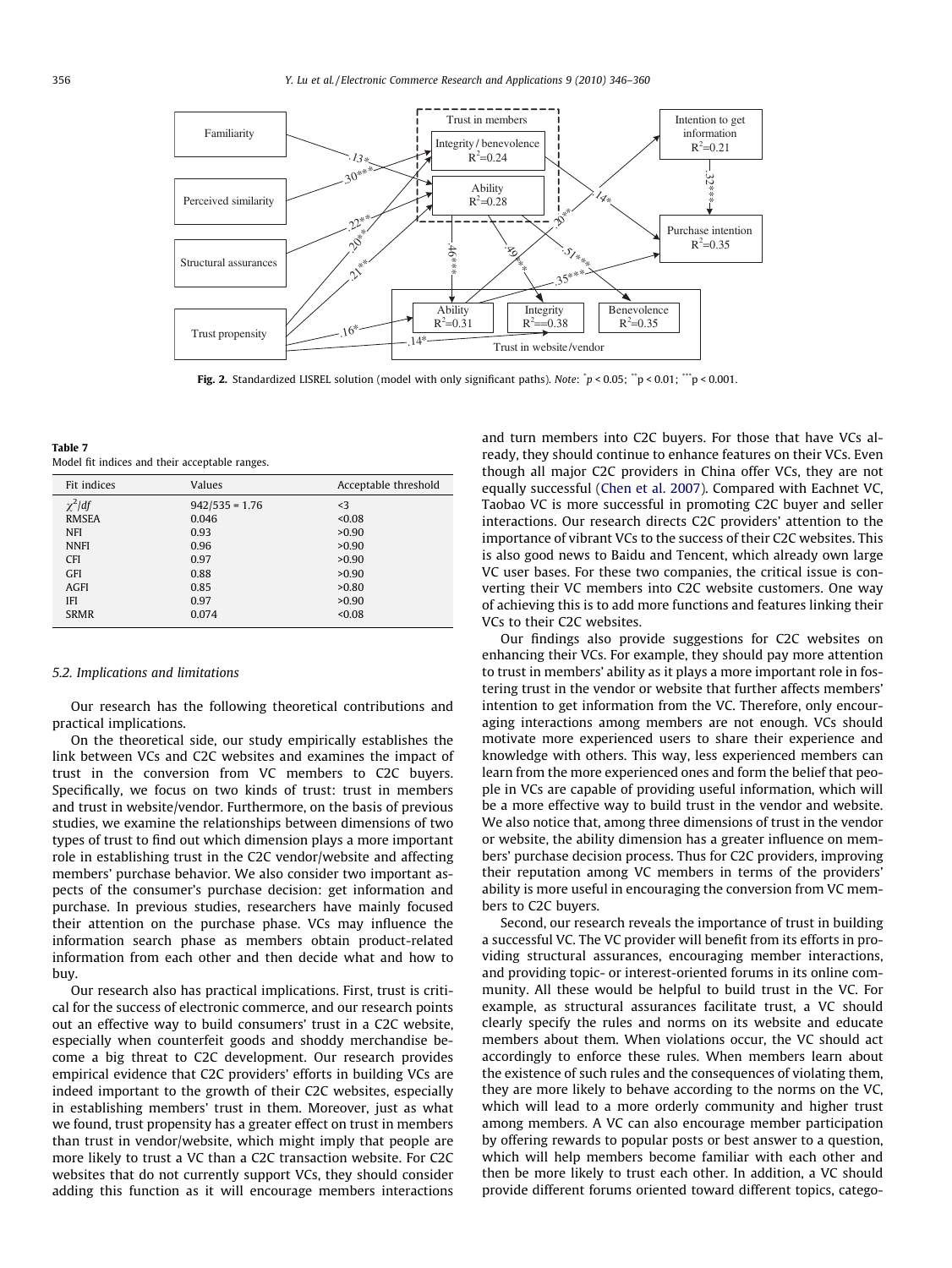<span id="page-11-0"></span>ries of products, or interests so that members of a forum are similar to each other. This similarity will make it easier for them to trust each other.

There are the following limitations to this study. First, although our sample was members of the Taobao Virtual Community, most of them were students and new members. Hence, they may not be representative of Taobao Virtual Community members. Second, compared with previous research, the variances explained in the two kinds of trust were relatively low [\(McKnight et al. 2002, Por](#page-14-0)[ter and Donthu 2008](#page-14-0)). For trust in members, we only consider factors based on the trust building mechanism. Other factors such as empathy, sense of community, and the flow experience may also influence trust in members. For trust in vendor/website, as our aim was to investigate the relationship between the two kinds of trust, we excluded other variables that might influence this trust. Examples are the reputation of the vendor, previous purchase experiences, and other institution-based mechanisms used to build trust [\(Pavlou and Gefen 2004](#page-14-0)). Future research can examine the impacts of these factors. Moreover, we only considered two dimensions of trust in members and integrated integrity and benevolence as one variable based on [Ridings et al. \(2002\)](#page-14-0). Future research can separate them to examine different aspects of trust in more detail. Last, we only studied the effects of trust on the intention to get information and the purchase intention – two important aspects in the consumer purchase decision as intentions are closely related to the actual behaviors [\(Pavlou and](#page-14-0) [Fygenson 2006\)](#page-14-0). However, actual behaviors are different from intentions, and future research can examine how trust affects the actual behaviors.

# 5.3. Suggestions for future research

The focus of this study is more on buyers' behavior in Taobao Virtual Community, not the sellers. The trust of buyers and sellers may be different, and the outcomes may differ. Future research can investigate how VCs affect sellers' behaviors. In addition, we mainly focus on trust in members and do not consider many factors related to the website. Future research can examine such website related factors as familiarity with a store and perceived similarity between websites. To more closely examine the conversion from VC members to C2C customers, future research can also test our research model using a sample of VC members from Paipai or Youa.

A quite different type of C2C websites called Witkey websites emerged in recent years. Users on these websites sell and buy products just like those on other C2C websites. However, the products are intellectual ones, such as logo designs, article translation, and documents writing. Taskcn [\(http://witkey.taskcn.com/\)](http://witkey.taskcn.com/) is a typical Witkey website in China that has grown rapidly in the last few years. VCs for Witkey websites may be different from those of physical product C2C websites. How to encourage VC members to become Wikeyers is an interesting issue that deserves additional research. Future research can also explore the impact of such communities.

## 6. Conclusion

In this study, we examine trust building in VCs on C2C websites and how it affects a consumer's intentions to get information and purchase products. Our research results show that building trust in VC members is an effective way to establish trust in the VC's sponsor — the C2C website, and that these two kinds of trust would further affect the consumer's intentions to get information and purchase. Through examining the relationships between the dimensions of these two types of trust, we find that trust in members' ability influences the three dimensions of trust in the vendor/ website in terms of ability, integrity, and benevolence. For trust in website/vendor, the ability dimension plays an important role in affecting consumers' intentions to get information and purchase on C2C websites.

Further, our results suggest that trust in members' ability is positively affected by familiarity (knowledge-based), perceived similarity (characteristic-based), structural assurances (institution-based), and trust propensity (personality-based), while trust in members' integrity/benevolence is positively influenced by perceived similarity and trust propensity.

When a member trusts other members in the VC more, she would be more willing to get information from the VC for her purchase decision. To C2C website sponsors, providing communities for consumers to communicate and interact with each other would give them a chance to increase sales by influencing members' purchase behaviors.

# Acknowledgements

This work was partially supported by a grant from the National Natural Science Foundation of China (No. 70731001) and a grant from the Program for New Century Excellent Talents by the Ministry of Education (No. NCET-08-0233).

# Appendix. Scales and descriptive statistics

|                 | Construct/items                                                                                                                                                                                                                                      | Mean | Standard<br>deviation | Cronbach's<br>alpha |
|-----------------|------------------------------------------------------------------------------------------------------------------------------------------------------------------------------------------------------------------------------------------------------|------|-----------------------|---------------------|
| FA <sub>1</sub> | Familiarity (FA)<br>I become familiar<br>with the IDs of some<br>members through<br>reading posts,<br>posting, or replying<br>to messages in the<br>Taobao Virtual                                                                                   | 3.84 | 1.473                 | 0.838               |
| FA <sub>2</sub> | Community<br>I become familiar<br>with the interests<br>and behavioral<br>characteristics of<br>some members such<br>as their writing styles<br>through reading,<br>posting, or replying<br>to messages in the<br><b>Taobao Virtual</b><br>Community | 4.05 | 1.481                 |                     |
| FA3             | I become familiar<br>with other members<br>through reading,<br>posting, or replying<br>to messages in the<br>Taobao Virtual<br>Community                                                                                                             | 3.76 | 1.452                 |                     |
| FA4             | I communicated with 3.51<br>some members in the<br>Taobao Virtual<br>Community<br>frequently (delete)                                                                                                                                                |      | 1.559                 |                     |

(continued on next page)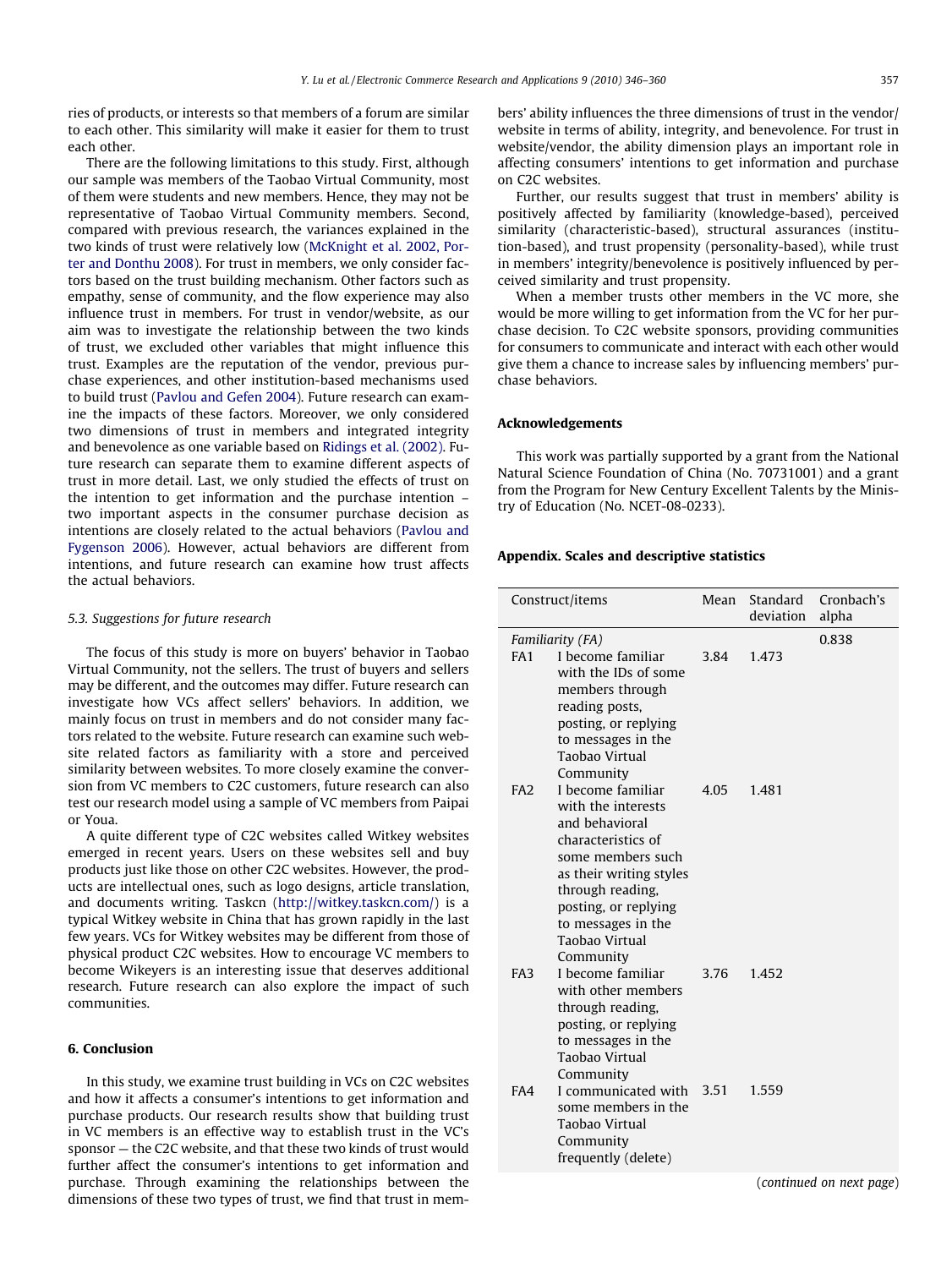# Appendix A (continued)

# Appendix A (continued)

| Construct/items |                 | Mean                                                                                                                                                       | Standard<br>deviation | Cronbach's<br>alpha | Cor   |                                     |
|-----------------|-----------------|------------------------------------------------------------------------------------------------------------------------------------------------------------|-----------------------|---------------------|-------|-------------------------------------|
|                 | PS1             | Perceived similarity (PS)<br>I feel members in the 4.26<br>Taobao Virtual<br>Community have                                                                |                       | 1.406               | 0.775 | Tru.<br>ABI                         |
|                 | PS <sub>2</sub> | common goals<br>I feel members in the 4.39 1.219<br>Taobao Virtual<br>Community have<br>similar interests to<br>mine                                       |                       |                     |       | ABI                                 |
|                 | PS <sub>3</sub> | I feel members in the 4.01<br>Taobao Virtual<br>Community have<br>similar values to<br>mine                                                                |                       | 1.226               |       |                                     |
|                 | PS4             | I feel members in the 3.97<br>Taobao Virtual<br>Community have<br>similar experience to<br>mine                                                            |                       | 1.317               | 0.838 | ABI                                 |
|                 | SA1             | Structural assurances (SA)<br>I am at ease<br>communicating with<br>other members<br>because Taobao<br>establishes rules for<br>the community              | 4.35                  | 1.332               |       | ABI                                 |
|                 | SA <sub>2</sub> | I am at ease<br>communicating with<br>other members<br>because there are<br>administrators and<br>forum owners<br>managing the Taobao<br>Virtual Community | 4.45                  | 1.322               |       | Tru.<br>$\mathfrak a$<br><b>INB</b> |
|                 | SA3             | I feel safe<br>communicating with<br>other members<br>because Taobao<br>Virtual Community<br>provides Internet<br>safety alerts                            | 4.64                  | 1.281               |       | <b>INB</b>                          |
|                 | SA4             | I feel safe<br>communicating with<br>other members<br>because I accessed<br>Taobao Virtual<br>Community through<br>a well-known.<br>reputable portal       | 4.48                  | 1.340               |       | <b>INB</b><br><b>INB</b>            |
|                 | TP1             | Trust propensity (TP)<br>I generally have faith<br>in humanity                                                                                             | 4.90                  | 1.310               | 0.757 |                                     |
|                 | TP <sub>2</sub> | I feel that people are<br>generally reliable                                                                                                               | 4.73                  | 1.274               |       |                                     |
|                 | TP3             | I generally trust other<br>people unless they<br>give me reason not to                                                                                     | 4.70                  | 1.442               |       | Tru.<br>$\mathfrak a$               |
|                 |                 |                                                                                                                                                            |                       |                     |       |                                     |

|                  | Construct/items                                                                                                                                                                              | Mean | Standard<br>deviation | Cronbach's<br>alpha |
|------------------|----------------------------------------------------------------------------------------------------------------------------------------------------------------------------------------------|------|-----------------------|---------------------|
| ABI1             | Trust in members' ability (ABI)<br>I feel very confident<br>about the skills that<br>the other members in<br>the Taobao Virtual<br>Community have in<br>relation to the topics<br>we discuss | 4.61 | 1.144                 | 0.815               |
| ABI <sub>2</sub> | The other<br>participants on the<br>Taobao Virtual<br>Community have<br>much knowledge<br>about the subject we<br>discuss                                                                    | 4.53 | 1.105                 |                     |
| ABI3             | The other<br>participants on the<br>Taobao Virtual<br>Community have<br>specialized<br>capabilities that can<br>add to the<br>conversation in this                                           | 4.91 | 1.110                 |                     |
| ABI4             | community<br>The other participants<br>on the Taobao Virtual<br>Community are well<br>qualified in the topics<br>we discuss                                                                  | 4.68 | 1.098                 |                     |
| INB <sub>1</sub> | Trust in members' integrity<br>and benevolence (INB)<br>The other<br>participants in the<br>Taobao Virtual<br>Community would<br>not knowingly do<br>anything to disrupt                     | 4.06 | 1.271                 | 0.724               |
| INB <sub>2</sub> | the conversation<br>The participants in<br>the Taobao Virtual<br>Community are<br>concerned about<br>what is important to<br>others                                                          | 4.07 | 1.175                 |                     |
| INB <sub>3</sub> | The participants in<br>the Taobao Virtual<br>Community will do<br>everything within<br>their capacity to help<br>others                                                                      | 4.50 | 1.175                 |                     |
| INB4             | The other<br>participants in the<br>Taobao Virtual<br>Community do not<br>behave in a<br>consistent manner<br>(reverse coded;<br>delete)                                                     | 4.33 | 1.067                 |                     |
|                  | Trust in the website/vendor'<br>ability (VAB)                                                                                                                                                |      |                       | 0.778               |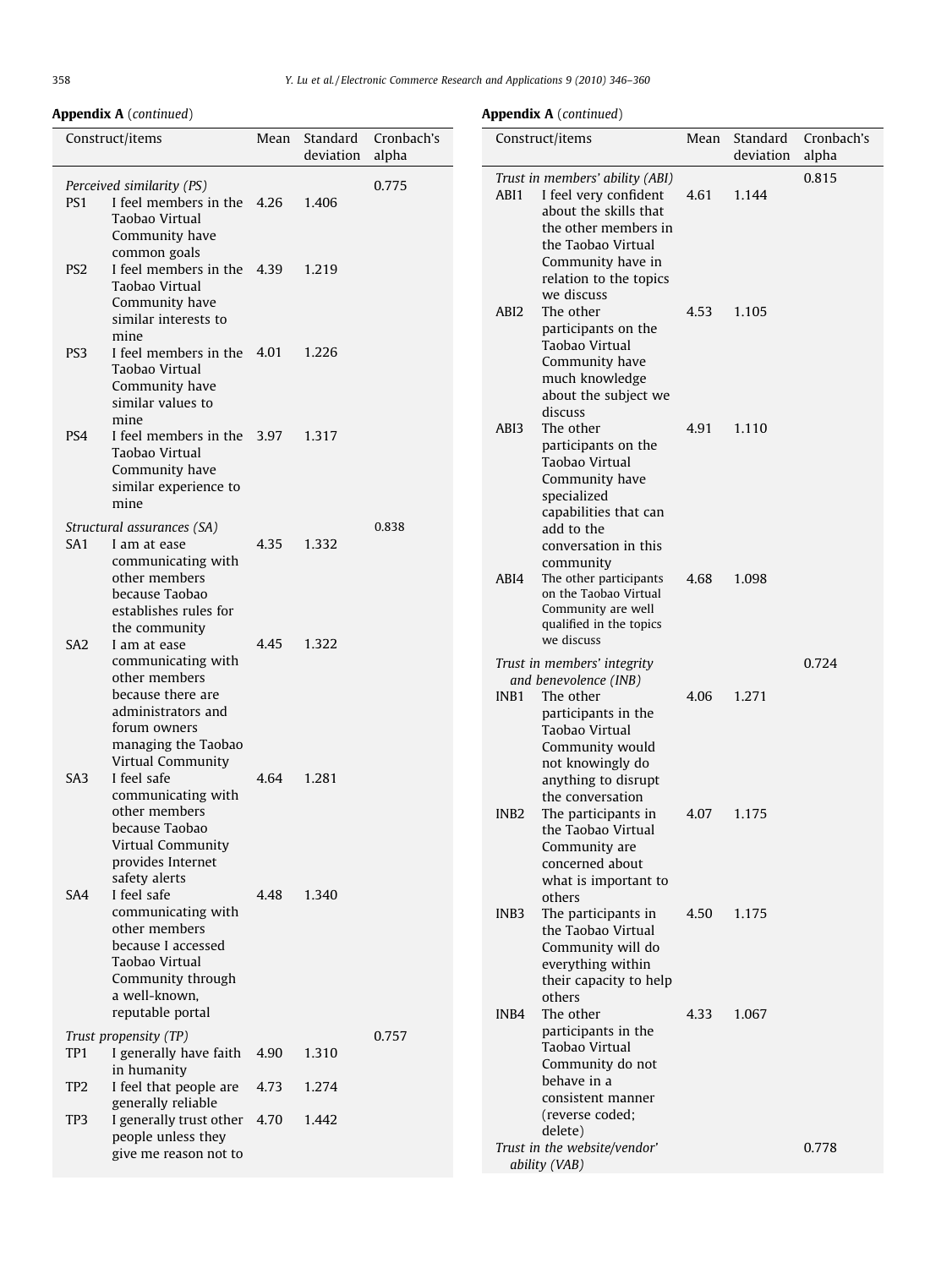# <span id="page-13-0"></span>Appendix A (continued)

|                  | Construct/items                                                                                                                                                                                            | Mean               | Standard<br>deviation | Cronbach's<br>alpha |  |  |
|------------------|------------------------------------------------------------------------------------------------------------------------------------------------------------------------------------------------------------|--------------------|-----------------------|---------------------|--|--|
| VAB1<br>VAB2     | I believe that Taobao<br>has the skills and<br>expertise to meet<br>most customer needs<br>I believe that Taobao<br>has the skills and<br>expertise to provide<br>quality service to<br>buyers and sellers | 5.00<br>5.02 1.148 | 1.185                 |                     |  |  |
|                  | Trust in the website/vendor's                                                                                                                                                                              |                    |                       | 0.801               |  |  |
| VIN1             | integrity (VIN)<br>I believe that Taobao<br>is fair in its conduct<br>of transactions<br>between sellers and<br>buyers                                                                                     | 4.92               | 1.173                 |                     |  |  |
| VIN2             | I believe that Taobao<br>is fair in its use of<br>private user data<br>collected during a<br>transaction                                                                                                   | 4.86               | 1.171                 |                     |  |  |
| VIN3             | I believe that Taobao<br>is fair in its service<br>policies for buyers<br>and sellers                                                                                                                      | 4.82 1.179         |                       |                     |  |  |
|                  | Trust in the website/vendor's                                                                                                                                                                              |                    | 0.776                 |                     |  |  |
| VBE1             | benevolence (VBE)<br>I believe that Taobao<br>is open and receptive<br>to users' (buyers and<br>sellers) needs                                                                                             | 4.67               | 1.221                 |                     |  |  |
| VBE2             | I believe that Taobao<br>keeps its users'<br>(buyers and sellers)<br>interests in mind<br>during most<br>transactions                                                                                      | 4.61               | 1.262                 |                     |  |  |
| VBE3             | I believe that Taobao<br>makes good-faith<br>efforts to address<br>most users' (buyers<br>and sellers) concerns                                                                                            | 4.99               | 1.129                 |                     |  |  |
| (GII)            | Intention to get information                                                                                                                                                                               |                    |                       | 0.811               |  |  |
| GII1             | I intend to come to<br>the Taobao Virtual<br>Community to get<br>related information,<br>when I want to<br>purchase some<br>products                                                                       | 5.14               | 1.298                 |                     |  |  |
| GII <sub>2</sub> | I intend to come to<br>the Taobao Virtual<br>Community to get<br>related information<br>when I need to know<br>the characteristics of<br>some products                                                     | 5.13               | 1.310                 |                     |  |  |

#### Appendix A (continued)

|                  | Construct/items                                                                                                                                                                 | Mean | Standard<br>deviation | Cronbach's<br>alpha |
|------------------|---------------------------------------------------------------------------------------------------------------------------------------------------------------------------------|------|-----------------------|---------------------|
| GII <sub>3</sub> | I will consider<br>coming to the Taobao<br>Virtual Community to<br>get related<br>information when I<br>need to know other<br>people's experiences<br>of using some<br>products | 5.12 | 1.248                 |                     |
| PI <sub>1</sub>  | Purchase intention (PI)<br>Given the chance. I<br>would consider<br>purchasing products<br>on Taobao in the<br>future                                                           | 5.72 | 1.102                 | 0.903               |
| P <sub>12</sub>  | It is likely that I will<br>actually purchase<br>products on Taobao<br>in the near future                                                                                       | 5.75 | 1.116                 |                     |
| P <sub>13</sub>  | Given the<br>opportunity, I intend<br>to purchase products<br>on Taobao                                                                                                         | 5.68 | 1.209                 |                     |

#### References

|  |  |  |                                           | Aizen, I. The theory of planned behavior. Organizational Behavior and Human  |  |  |
|--|--|--|-------------------------------------------|------------------------------------------------------------------------------|--|--|
|  |  |  | Decision Processes, 50, 2, 1991, 179–211. |                                                                              |  |  |
|  |  |  |                                           | Analysys, 2008 survey report on online users of retail market in China, 2008 |  |  |

- Analysys. 2008 survey report on online users of retail market in China. 2008. Armstrong, A., and Hagel, J. The real value of on-line communities. Harvard Business Review, 74, 3, 1996, 134–141.
- B2B Trade International. Baidu Youa fightback to counterfeits with spring thunder. 2009. Available at [http://b2b-trade-international.blogspot.com/2009/02/baidu](http://b2b-trade-international.blogspot.com/2009/02/baidu-youa-fightback-to-counterfeits.html)[youa-fightback-to-counterfeits.html](http://b2b-trade-international.blogspot.com/2009/02/baidu-youa-fightback-to-counterfeits.html).
- Ba, S. Establishing online trust through a community responsibility system. Decision Support Systems, 31, 3, 2001, 323–336.
- Baggozi, R. P., and Yi, Y. On the evaluation of structural equation models. Journal of the Academy of Marketing Science, 16, 1, 1988, 74–94.

Baier, A. Trust and antitrust. Ethics, 96, 2, 1986, 231–260.

Bhattacherjee, A. Individual trust in online firms: scale development and initial test. Journal of Management Information Systems, 19, 1, 2002, 211–241.

Bughin, J., and Zeisser, M. The marketing scale effectiveness of virtual communities. Electronic Markets, 11, 4, 2001, 258–262.

- Chau, P. Y. K. Reexamining a model for evaluating information center success using a structural equation modeling approach. Decision Sciences, 28, 2, 1997, 309– 334.
- Chen, J., Zhang, C., Yuan, Y. F., and Huang, L. H. Understanding the emerging C2C electronic market in China: an experience-seeking social marketplace. Electronic Markets, 17, 2, 2007, 86–100.
- China Tech News. Taobao.Com makes new rules to regulate online auctions. 2009. Available at [http://www.chinatechnews.com/2006/07/19/4225-taobaocom](http://www.chinatechnews.com/2006/07/19/4225-taobaocom-makes-new-rules-to-regulate-online-auctions/)[makes-new-rules-to-regulate-online-auctions/](http://www.chinatechnews.com/2006/07/19/4225-taobaocom-makes-new-rules-to-regulate-online-auctions/).
- CNNIC. 2006 survey report on C2C online purchases in China. 2006.
- CNNIC, 2008 survey report on online purchase in China. 2008.

Crosby, L. A., Evans, K. R., and Cowles, D. Relationship quality in services selling: an interpersonal influence perspective. Journal of Marketing, 54, 3, 1990, 68–81.

Doney, P. M., and Cannon, J. P. An examination of the nature of trust in buyer–seller relationships. Journal of Marketing, 61, 2, 1997, 35–51.

Dwyer, F. R., Schurr, P. H., and Oh, S. Developing buyer–seller relationships. Journal of Marketing, 51, 2, 1987, 11–27.

- Everard, A., and Galletta, D. F. How presentation flaws affect perceived site quality, trust and intention to purchase from an online store. Journal of Management Information Systems, 22, 3, 2005, 55–95.
- Feng, J., Lazar, J., and Preece, J. Empathic and predictable communication influences online interpersonal trust. Behavior and Information Technology, 23, 2, 2004, 97– 106.

Fernback, J., and Thompson, B. Virtual communities: Abort, retry, failure? 1995. Available at <http://www.well.com/user/hlr/texts/VCcivil.html>.

Fitzpatrick, M. China: Fake goods vendors switch to online selling. 2006. Available at <http://www.just-style.com/article.aspx?id=93248>.